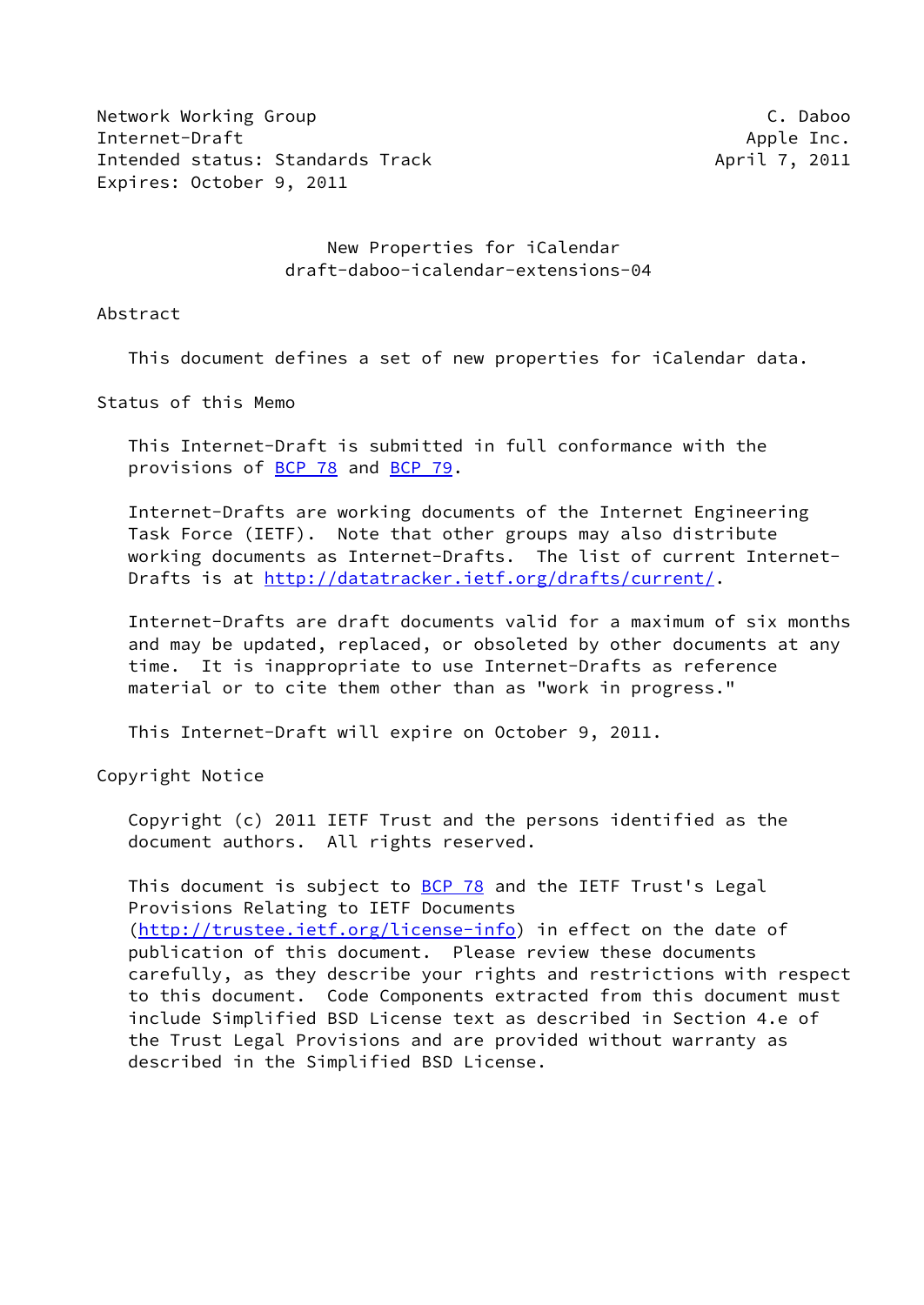| Internet-Draft    | iCalendar Property Extensions                                                            | April 2011 |                |
|-------------------|------------------------------------------------------------------------------------------|------------|----------------|
| Table of Contents |                                                                                          |            |                |
| $\perp$ .         |                                                                                          |            |                |
| 2.                | Conventions Used in This Document 3                                                      |            |                |
| 3.                | Modifications to Calendar Components 3                                                   |            |                |
| 4.                |                                                                                          |            | $\overline{4}$ |
| 4.1.              |                                                                                          |            | $\overline{5}$ |
| 4.2.              |                                                                                          |            |                |
| 4.3.              |                                                                                          |            |                |
| 4.4.              |                                                                                          |            |                |
| 4.5.              |                                                                                          |            |                |
| 4.6.              | REFRESH-INTERVAL Property 7                                                              |            |                |
| 4.7.              |                                                                                          |            |                |
| 4.8.              |                                                                                          |            |                |
| 4.9.              |                                                                                          |            |                |
|                   | 4.10. CONFERENCE Property 12                                                             |            |                |
|                   |                                                                                          |            |                |
| 5.1.              | ALTURI Property Parameter 14                                                             |            |                |
| 5.2.              | DISPLAY Property Parameter 14                                                            |            |                |
| 5.3.              | FEATURE Property Parameter 15                                                            |            |                |
| 5.4.              | INFO Property Parameter 16                                                               |            |                |
| 5.5.              | REGION Property Parameter 16                                                             |            |                |
| <u>6</u> .        | Security Considerations $\ldots \ldots \ldots \ldots \ldots \ldots \ldots \frac{17}{11}$ |            |                |
| 7.                |                                                                                          |            |                |
| 7.1.              | Property Registrations 17                                                                |            |                |
| 7.2.              | Parameter Registrations $\ldots \ldots \ldots \ldots \ldots \ldots \frac{18}{18}$        |            |                |
| 7.3.              | Display Types Registry 18                                                                |            |                |
| 7.4.              | Feature Types Registry 18                                                                |            |                |
| 8.                |                                                                                          |            |                |

 [9](#page-20-2). References . . . . . . . . . . . . . . . . . . . . . . . . . . [19](#page-20-1) [9.1](#page-20-3). Normative References . . . . . . . . . . . . . . . . . . [19](#page-20-1) [9.2](#page-20-4). Informative References . . . . . . . . . . . . . . . . . . [19](#page-20-1)

Author's Address . . . . . . . . . . . . . . . . . . . . . . . . . [20](#page-21-1)

before publication)  $\cdots$  . . . . . . . . . . . . . . . [19](#page-20-1)

[Appendix A](#page-21-0). Change History (To be removed by RFC Editor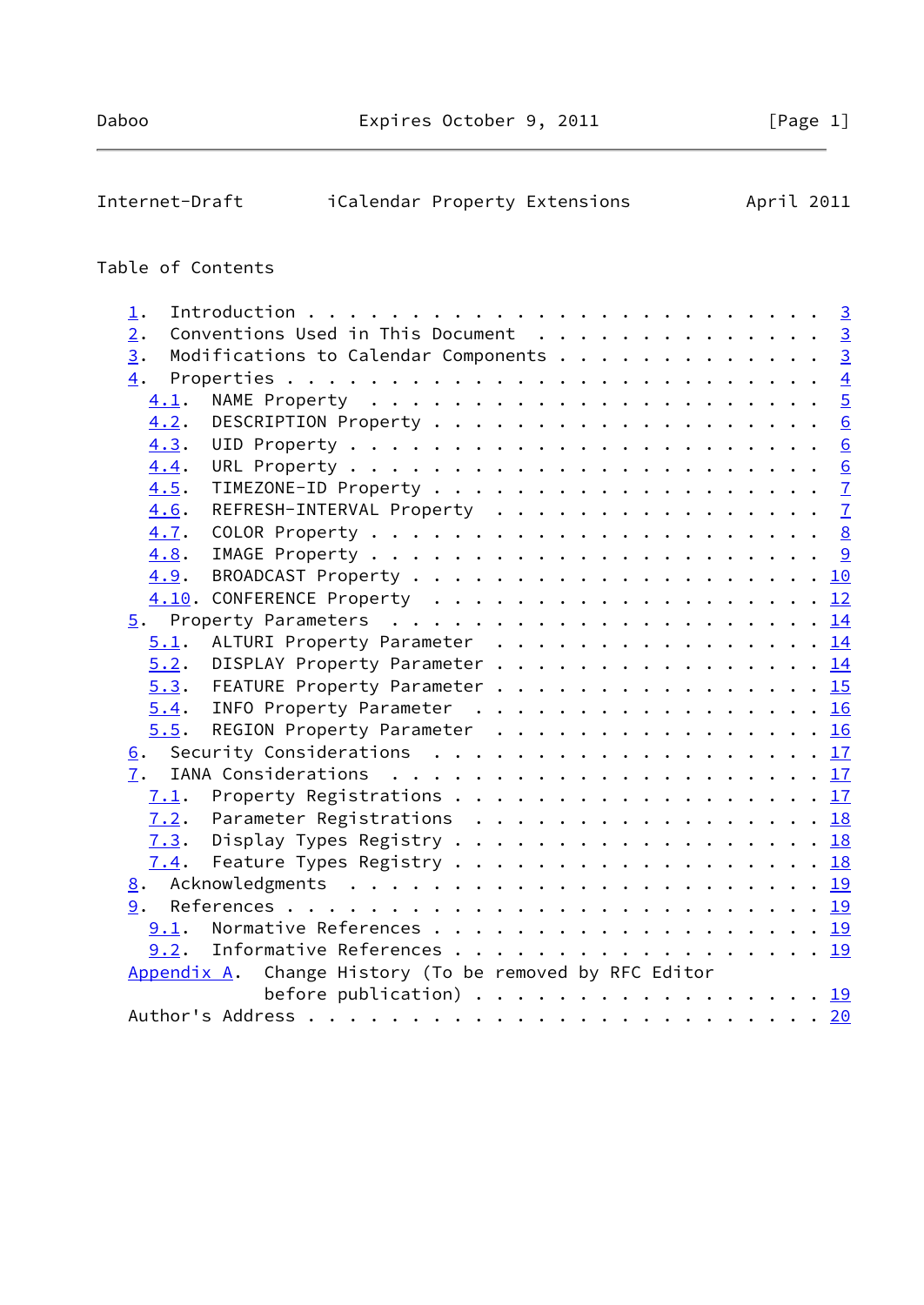Daboo **Expires October 9, 2011** [Page 2]

<span id="page-2-1"></span>Internet-Draft iCalendar Property Extensions April 2011

## <span id="page-2-0"></span>[1](#page-2-0). Introduction

The iCalendar [[RFC5545](https://datatracker.ietf.org/doc/pdf/rfc5545)] data format is used to represent calendar data and is used with iTIP [[RFC5546\]](https://datatracker.ietf.org/doc/pdf/rfc5546) to handle scheduling operations between calendar users. iCalendar is in widespread use, and in accordance with provisions in that specification, extension elements have been added by various vendors to the data format in order to support and enhance capabilities. This specification collects a number of these ad-hoc extensions and uses the new IANA registry capability defined in [[RFC5545](https://datatracker.ietf.org/doc/pdf/rfc5545)] to register standard variants with clearly defined definitions and semantics. In addition, some new elements are introduced for features that vendors have recently been requesting.

<span id="page-2-2"></span>[2](#page-2-2). Conventions Used in This Document

 The key words "MUST", "MUST NOT", "REQUIRED", "SHALL", "SHALL NOT", "SHOULD", "SHOULD NOT", "RECOMMENDED", "NOT RECOMMENDED", "MAY", and "OPTIONAL" in this document are to be interpreted as described in  $[REC2119]$ .

The notation used in this memo is the ABNF notation of [\[RFC5234](https://datatracker.ietf.org/doc/pdf/rfc5234)] as used by iCalendar [[RFC5545](https://datatracker.ietf.org/doc/pdf/rfc5545)]. Any syntax elements shown below that are not explicitly defined in this specification come from iCalendar  $[REC5545]$ .

<span id="page-2-3"></span>[3](#page-2-3). Modifications to Calendar Components

The following changes to the syntax defined in iCalendar [\[RFC5545](https://datatracker.ietf.org/doc/pdf/rfc5545)] are made here. New elements are defined in subsequent sections.

calprops  $/=\star$  ( ;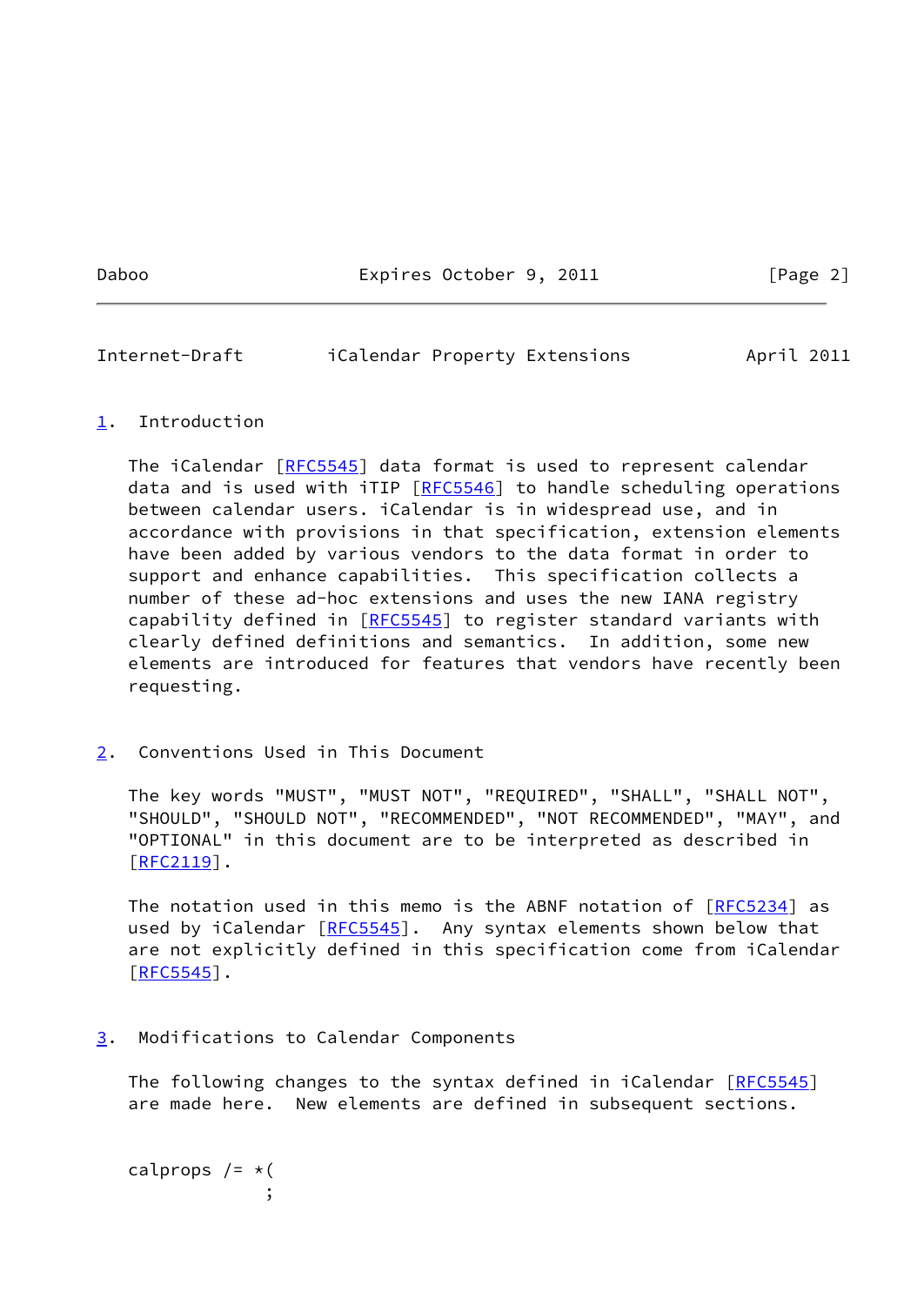```
 ; The following are OPTIONAL,
              ; but MUST NOT occur more than once.
 ;
              uid / url / timezid /
              refresh / color /
 ;
              ; The following are OPTIONAL,
              ; and MAY occur more than once.
 ;
              name / description / image
 ;
\overline{\phantom{a}}
```
<span id="page-3-0"></span>Internet-Draft iCalendar Property Extensions April 2011

Daboo **Expires October 9, 2011** [Page 3]

```
eventprop /=\star (
 ;
              ; The following are OPTIONAL,
              ; but MUST NOT occur more than once.
 ;
              color /
 ;
              ; The following are OPTIONAL,
              ; and MAY occur more than once.
 ;
              image / broadcast / conference
 ;
)todoprop /=\star (
 ;
             ; The following are OPTIONAL,
             ; but MUST NOT occur more than once.
 ;
             color /
 ;
             ; The following are OPTIONAL,
             ; and MAY occur more than once.
 ;
             image / broadcast / conference
 ;
\overline{\phantom{a}}jourprop /=\ast (
```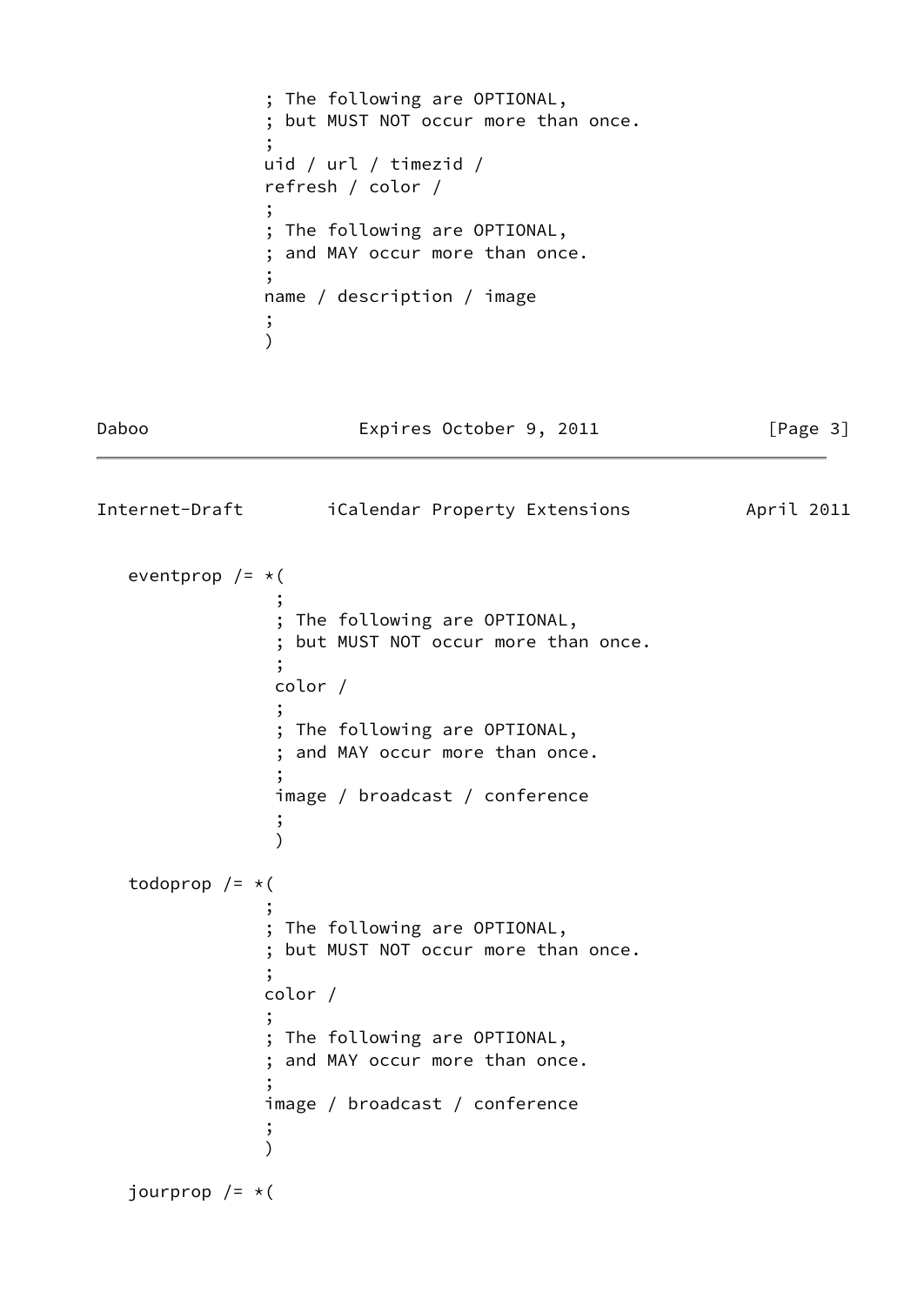; ; The following are OPTIONAL, ; but MUST NOT occur more than once. ; color / ; ; The following are OPTIONAL, ; and MAY occur more than once. ; image ;  $\overline{\phantom{a}}$ 

# <span id="page-4-0"></span>[4](#page-4-0). Properties

<span id="page-4-2"></span><span id="page-4-1"></span>

| Internet-Draft         | iCalendar Property Extensions                     | April 2011 |
|------------------------|---------------------------------------------------|------------|
| NAME Property<br>4.1.  |                                                   |            |
| Property Name:<br>NAME |                                                   |            |
| Purpose:               | This property specifies the name of the calendar. |            |
| Value Type:<br>TEXT    |                                                   |            |

Daboo **Expires October 9, 2011** [Page 4]

- Property Parameters: IANA, non-standard, alternate text representation, and language property parameters can be specified on this property.
- Conformance: This property can be specified multiple times in an iCalendar object. However, each property MUST represent the name of the calendar in a different language.
- Description: This property is used to specify a name (a short, one line description) of the iCalendar object that can be used by calendar user agents when presenting the calendar data to a user. Whilst a calendar only has a single name, multiple language variants can be specified by including this property multiple times with different "LANGUAGE" parameter values on each.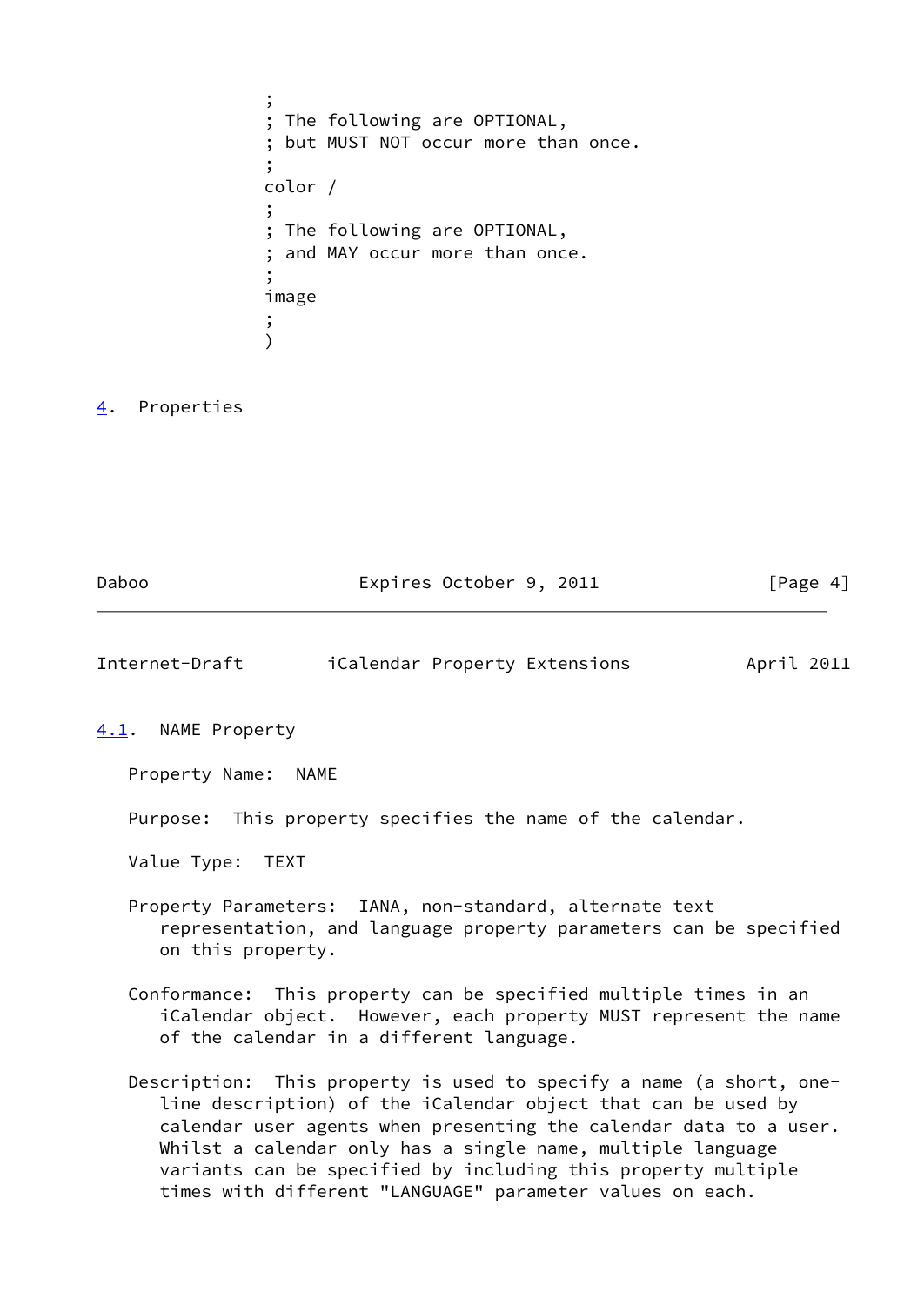```
 Format Definition: This property is defined by the following
     notation:
  name = "NAME" nameparam ":" text CRLF
  nameparam = *( ;
              ; The following are OPTIONAL,
               ; but MUST NOT occur more than once.
 ;
               (";" altrepparam) / (";" languageparam) /
 ;
               ; The following is OPTIONAL,
               ; and MAY occur more than once.
 ;
              (";" other-param)
 ;
) Example: The following is an example of this property:
   NAME:Company Vacation Days
```

| Daboo | Expires October 9, 2011 | [Page 5] |
|-------|-------------------------|----------|
|       |                         |          |

<span id="page-5-1"></span>Internet-Draft iCalendar Property Extensions April 2011

## <span id="page-5-0"></span>[4.2](#page-5-0). DESCRIPTION Property

 This specification modifies the definition of the "DESCRIPTION" property to allow it to be defined on an iCalendar object. The following additions are made to the definition of this property.

Purpose: This property specifies the description of the calendar.

 Conformance: This property can be specified multiple times in an iCalendar object. However, each property MUST represent the description of the calendar in a different language.

 Description: This property is used to specify a lengthy textual description of the iCalendar object that can be used by calendar user agents when describing the nature of the calendar data to a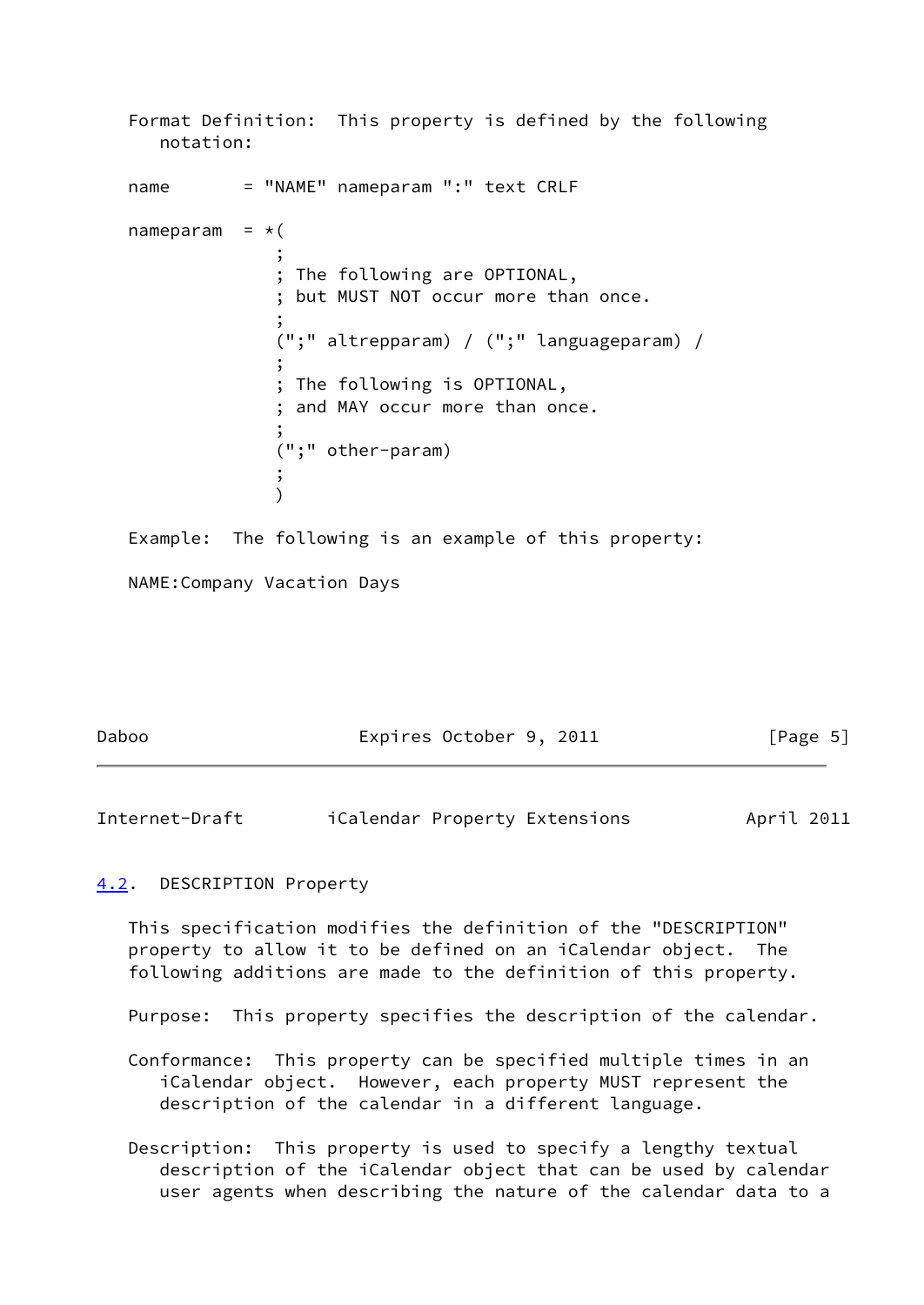user. Whilst a calendar only has a single description, multiple language variants can be specified by including this property multiple times with different "LANGUAGE" parameter values on each.

<span id="page-6-0"></span>[4.3](#page-6-0). UID Property

 This specification modifies the definition of the "UID" property to allow it to be defined on an iCalendar object. The following additions are made to the definition of this property.

- Purpose: This property specifies the persistent, globally unique identifier for the iCalendar object.
- Conformance: This property can be specified once in an iCalendar object.

<span id="page-6-1"></span>[4.4](#page-6-1). URL Property

 This specification modifies the definition of the "URL" property to allow it to be defined on an iCalendar object. The following additions are made to the definition of this property.

- Purpose: This property specifies a URL from where the calendar data was retrieved or where it can be refreshed.
- Conformance: This property can be specified once in an iCalendar object.
- Description: This property specifies a URL identifying the source of the calendar data and a location from where updates can be retrieved.

<span id="page-6-3"></span>

| Daboo                     | Expires October 9, 2011       | [Page 6]   |
|---------------------------|-------------------------------|------------|
| Internet-Draft            | iCalendar Property Extensions | April 2011 |
| 4.5. TIMEZONE-ID Property |                               |            |

<span id="page-6-2"></span>Property Name: TIMEZONE-ID

 Purpose: This property specifies the default time zone identifier for the iCalendar object as a whole.

Value Type: TEXT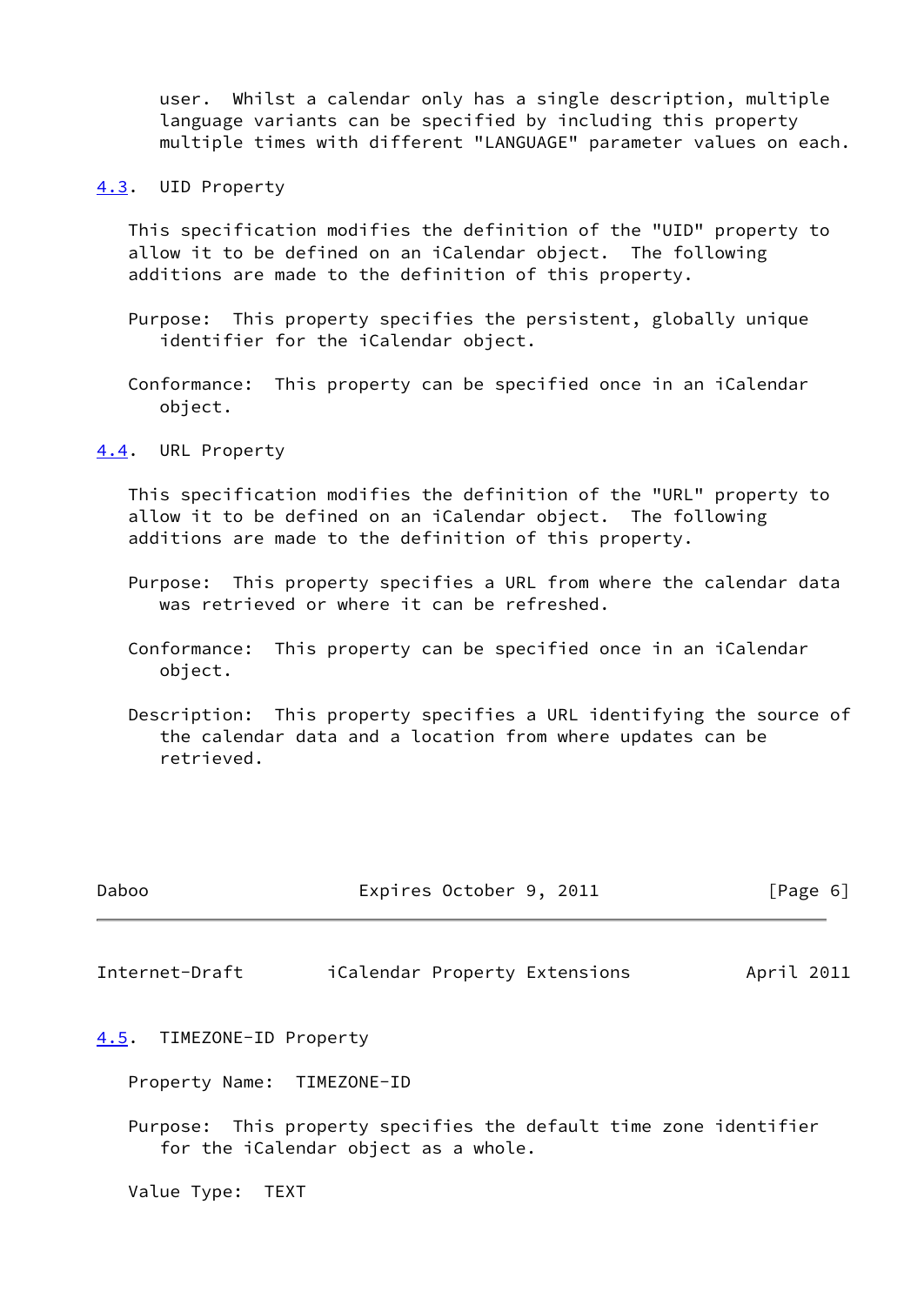- Property Parameters: IANA and non-standard property parameters can be specified on this property.
- Conformance: This property can be specified once in an iCalendar object.
- Description: This property specifies a time zone identifier that represents the default timezone for which floating time or all-day events in the iCalendar object can be assumed to be relative to. It can also be used to choose an initial time zone for use when creating new components in the iCalendar object. A "VTIMEZONE" component having a "TZID" property matching the value specified in this property MUST be present in the iCalendar object.
- Format Definition: This property is defined by the following notation:

 timezid = "TIMEZONE-ID" timezidparam ":" text CRLF ;Same value syntax as "TZID" property.

timezidparam =  $*(", " otherwise$  other-param)

Example: The following is an example of this property:

TIMEZONE-ID:America/New\_York

<span id="page-7-0"></span>[4.6](#page-7-0). REFRESH-INTERVAL Property

Property Name: REFRESH-INTERVAL

 Purpose: This property specifies a suggested minimum interval for polling for changes of the calendar data from the original source of that data.

Value Type: DURATION

Daboo **Expires October 9, 2011** [Page 7]

<span id="page-7-1"></span>Internet-Draft iCalendar Property Extensions April 2011

Property Parameters: IANA and non-standard property parameters can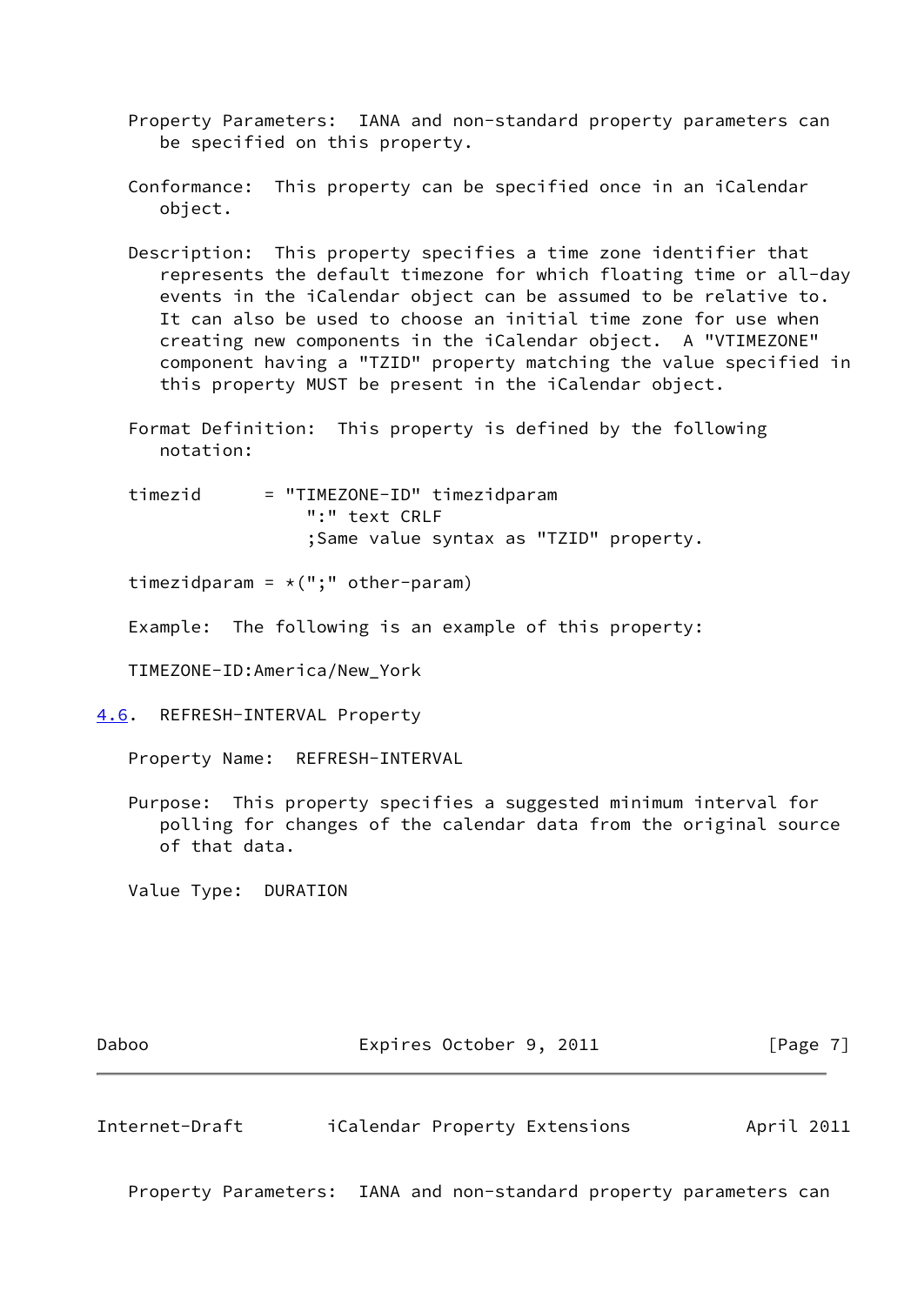be specified on this property.

 Conformance: This property can be specified once in an iCalendar object.

- Description: This property specifies a positive duration that gives a suggested minimum polling interval for checking for updates to the calendar data. The value of this property SHOULD be used by calendar user agents to limit the polling interval for calendar data updates to the minimum interval specified.
- Format Definition: This property is defined by the following notation:
- refresh = "REFRESH-INTERVAL" refreshparam ":" dur-value CRLF ;consisting of a positive duration of time.

refreshparam =  $*(";" other-param)$ 

Example: The following is an example of this property:

REFRESH-INTERVAL:P1W

- <span id="page-8-0"></span>[4.7](#page-8-0). COLOR Property
	- Property Name: COLOR
	- Purpose: This property specifies a color used for displaying the calendar, event, todo, or journal data.
	- Value Type: INTEGER. The value MUST be three SEMICOLON-separated INTEGER values.
	- Property Parameters: IANA and non-standard property parameters can be specified on this property.
	- Conformance: This property can be specified once in an iCalendar object, or "VEVENT", "VTODO", or "VJOURNAL" calendar components.
	- Description: This property specifies a color that client MAY use when presenting the relevant data to a user. Typically this would appear as the "background" color of events or tasks. The value MUST be an RGB value with integer value components in the range 0..255. If a color is specified on a VEVENT, VTODO or VJOURNAL that SHOULD override any color specified on the enclosing iCalendar object.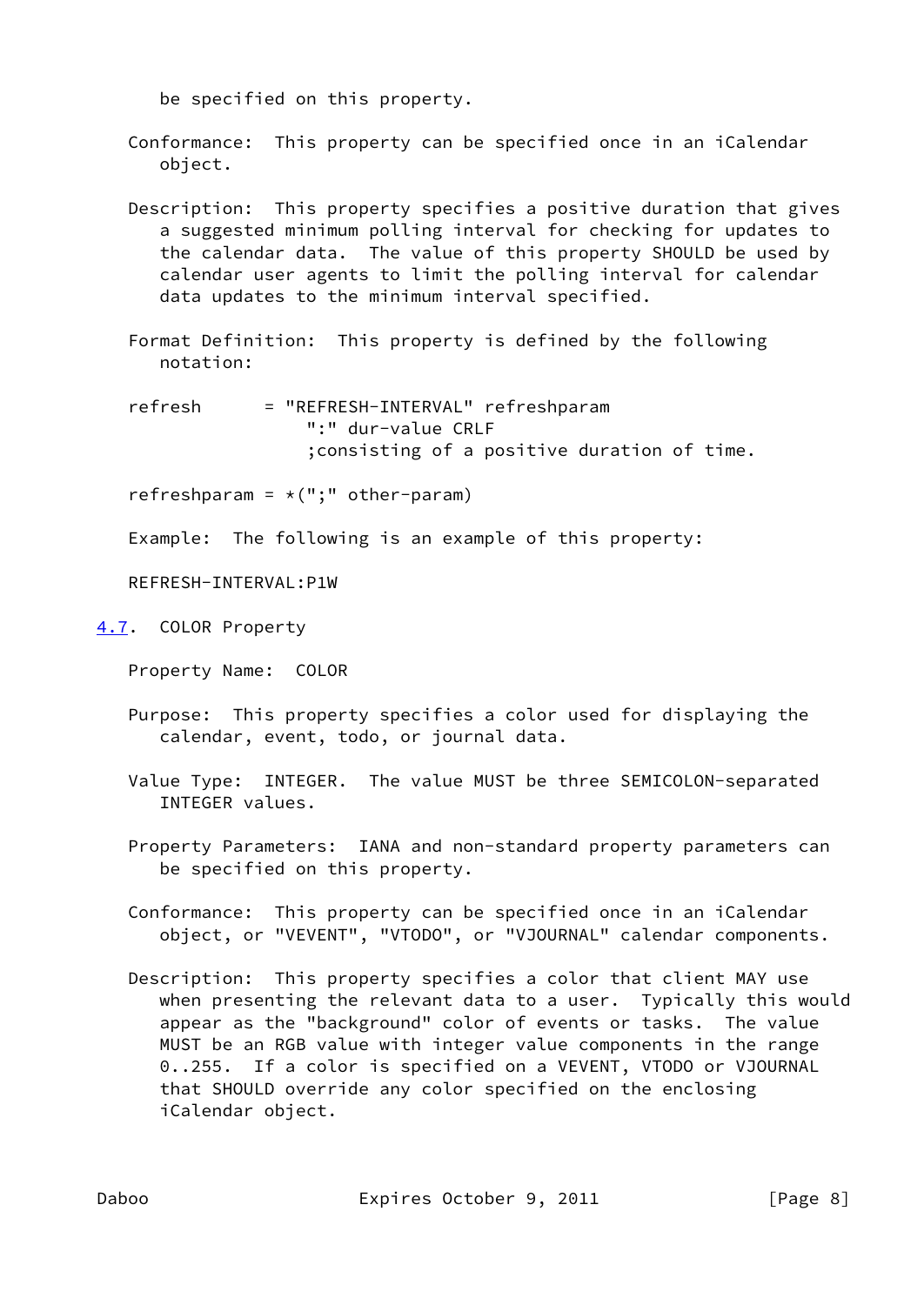<span id="page-9-1"></span>Internet-Draft iCalendar Property Extensions April 2011

 Format Definition: This property is defined by the following notation:

 color = "COLOR" colorparam ":" colorvalue CRLF colorparam  $= *(";" other-param)$  colorvalue = integer ";" integer ";" integer ; Red, green, and blue values in the range  $; 0 - 255.$ 

Example: The following is an example of this property:

COLOR:255;0;255

<span id="page-9-0"></span>[4.8](#page-9-0). IMAGE Property

Property Name: IMAGE

- Purpose: This property specifies an image associated with the calendar or a calendar component.
- Value Type: The default value type for this property is URI. The value type can also be set to BINARY to indicate inline binary encoded content information. The value MUST refer to or be data with a media type of "image".
- Property Parameters: IANA, non-standard, display, inline encoding, and value data type property parameters can be specified on this property. The format type parameter can be specified on this property and is RECOMMENDED for inline binary encoded content information.
- Conformance: This property can be specified multiple times in an iCalendar object, or "VEVENT", "VTODO", or "VJOURNAL" calendar components.
- Description: This property specifies an image for an iCalendar object or a calendar component via a uri or directly with inline data that can be used by calendar user agents when presenting the calendar data to a user. Multiple properties MAY be used to specify alternative sets of images with, for example, varying media subtypes, resolutions or sizes. When multiple properties are present, calendar user agents SHOULD display only one of them, picking one that provides the most appropriate image quality, or display none. The "DISPLAY" parameter is used to indicate the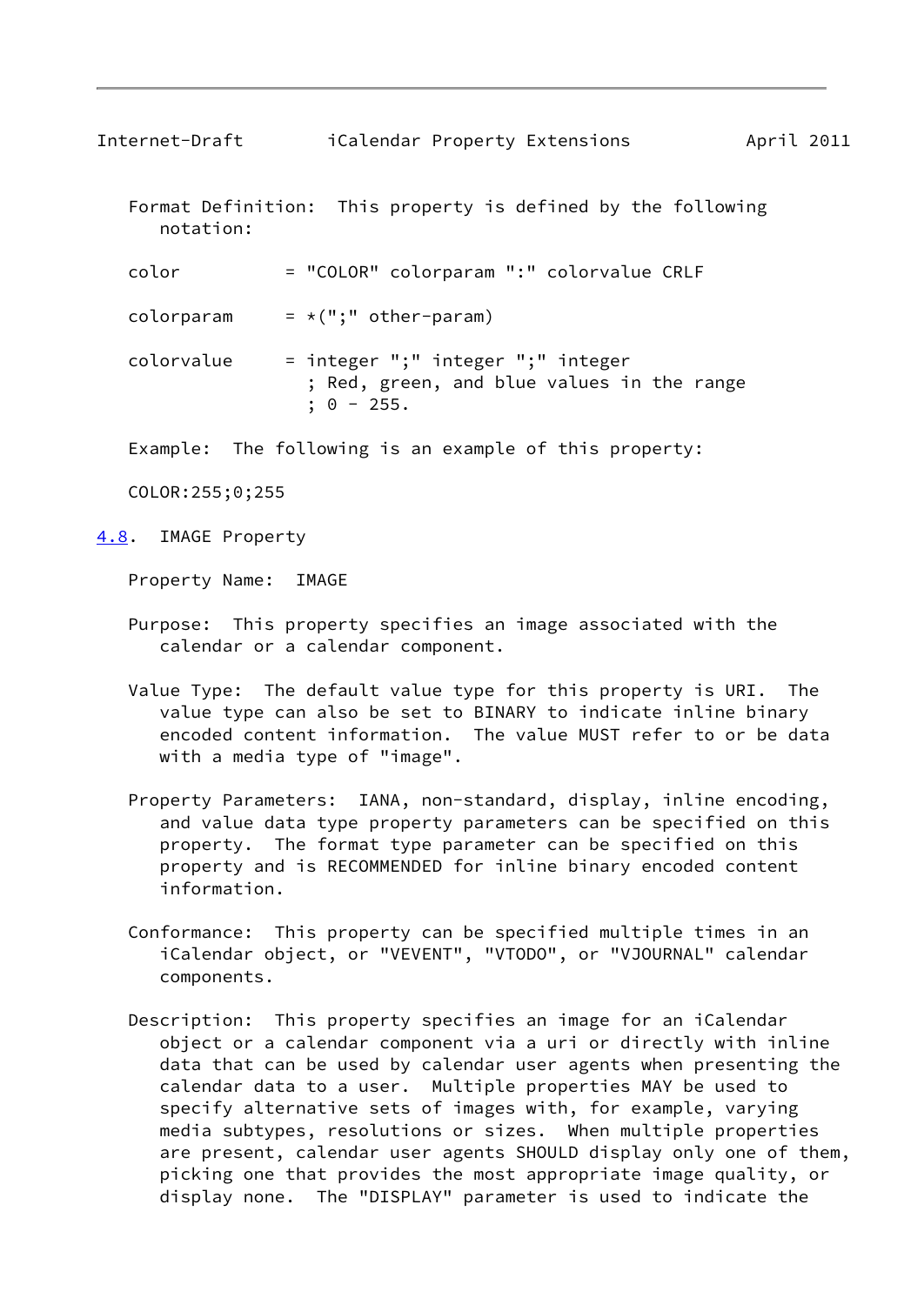intended display mode for the image. An "ALTURI" parameter is used to provide a "clickable" image where the URI in the parameter

<span id="page-10-0"></span>

| Daboo             | Expires October 9, 2011                                                                                             | [Page 9]   |
|-------------------|---------------------------------------------------------------------------------------------------------------------|------------|
| Internet-Draft    | iCalendar Property Extensions                                                                                       | April 2011 |
| user agent.       | value can be "launched" by a click on the image in the calendar                                                     |            |
| notation:         | Format Definition: This property is defined by the following                                                        |            |
| image             | $=$ "IMAGE" imageparam (":" uri ) /                                                                                 |            |
|                   | €<br>":" "ENCODING" "=" "BASE64"<br>":" "VALUE" "=" "BINARY"<br>":" binary<br><b>CRLF</b>                           |            |
| $imageparam = *($ |                                                                                                                     |            |
|                   | The following is OPTIONAL for a URI value,<br>RECOMMENDED for a BINARY value,<br>and MUST NOT occur more than once. |            |
|                   | (";" fmttypeparam) /                                                                                                |            |
|                   | ; The following are OPTIONAL,<br>and MUST NOT occur more than once.                                                 |            |
|                   | (";" alturiparam) / (";" displayparam) /                                                                            |            |
|                   | ; The following is OPTIONAL,<br>and MAY occur more than once.                                                       |            |
|                   | (";" other-param)                                                                                                   |            |
|                   | Example: The following is an example of this property:                                                              |            |

 IMAGE;DISPLAY=BACKGROUND;FMTTYPE=image/png:htt p://example.com/images/party.png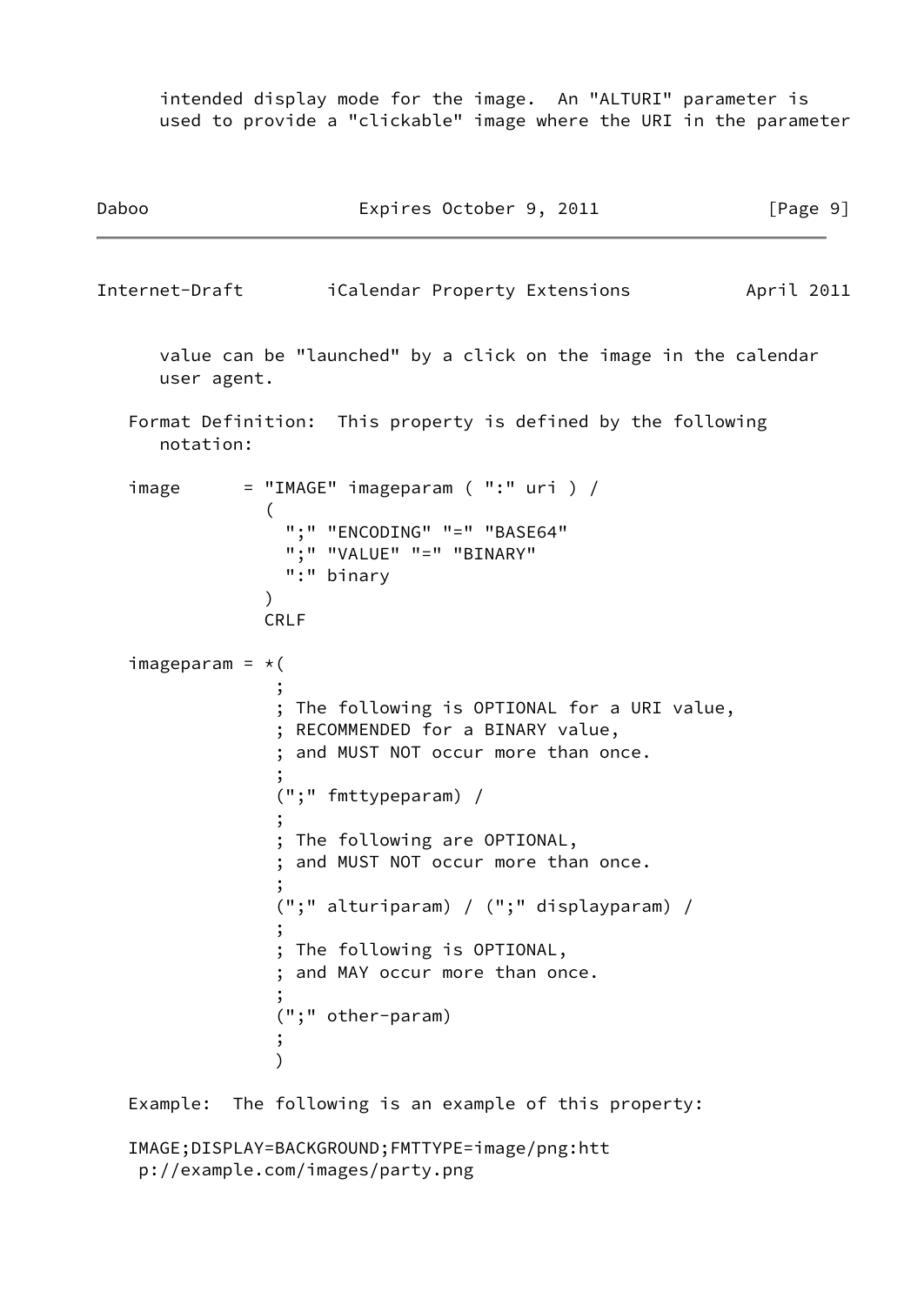#### <span id="page-11-0"></span>[4.9](#page-11-0). BROADCAST Property

Property Name: BROADCAST

 Purpose: This property specifies information for accessing a broadcast of the event or task.

Daboo **Expires October 9, 2011** [Page 10]

Internet-Draft iCalendar Property Extensions April 2011

Value Type: URI.

 Property Parameters: IANA, non-standard, feature, information, language and region property parameters can be specified on this property.

 Conformance: This property can be specified multiple times in a "VEVENT" or "VTODO" calendar component.

 Description: This property specifies information for accessing a broadcast system for attendees of a meeting or to-do. This might be a feed: URI [[RFC3496](https://datatracker.ietf.org/doc/pdf/rfc3496)] for a live-blog of the event, or it might be an http: URI [[RFC2616\]](https://datatracker.ietf.org/doc/pdf/rfc2616) for a web-based blog, or it might be an rtsp: URI [\[RFC2326](https://datatracker.ietf.org/doc/pdf/rfc2326)] for an audio stream.

 A broadcast is expected to be a uni-directional communication channel, as opposed to a bi-directional channel which is instead indicated by the "CONFERENCE" property (see [Section 4.10\)](#page-13-0).

 The "FEATURE" property parameter is used to describe the key capabilities of the broadcast system to allow a client to choose the ones that give the required level of interaction from a set of multiple properties.

 The "INFO" property paramater is used to convey additional details on the use of the URI. For example, access codes for the system.

 The "LANGUAGE" property parameter is used to indicate the language associated with the property, and in particular any "INFO" property parameter.

The "REGION" property parameter is used to indicate the region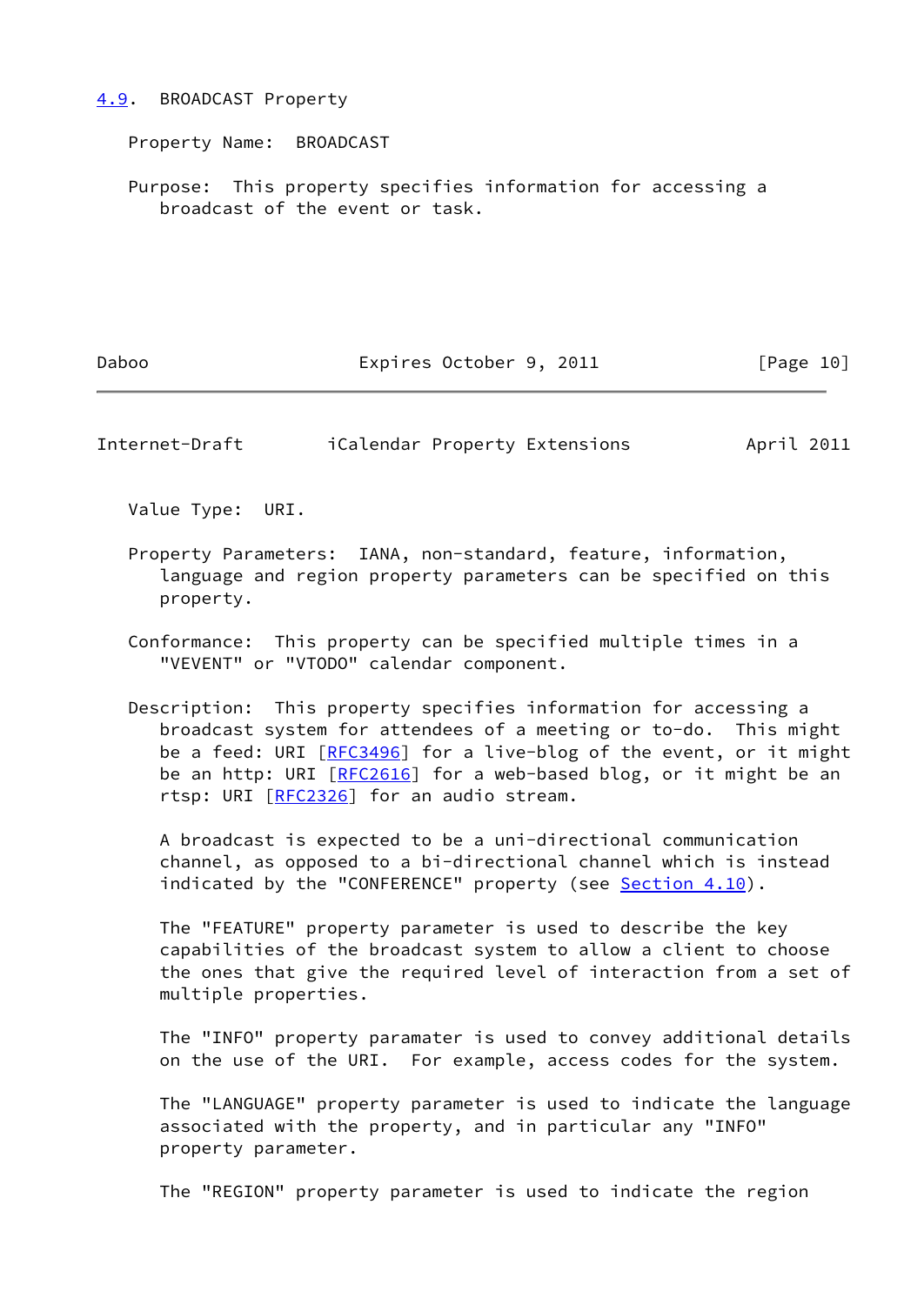where this property is valid. For example, an audio system could have several streaming servers that appropriate in different geographic regions. This property parameter can be used to differentiate those values so that a location aware device could pick the most appropriate one automatically.

```
 Format Definition: This property is defined by the following
   notation:
```
<span id="page-12-0"></span>

| Daboo                  | Expires October 9, 2011                                                                                                                                                                                                                                              | [Page $11$ ] |
|------------------------|----------------------------------------------------------------------------------------------------------------------------------------------------------------------------------------------------------------------------------------------------------------------|--------------|
| Internet-Draft         | iCalendar Property Extensions                                                                                                                                                                                                                                        | April 2011   |
|                        | broadcast = "BROADCAST" broadparam ":" uri CRLF                                                                                                                                                                                                                      |              |
| broadparam = $\star$ ( | The following are OPTIONAL,<br>; and MUST NOT occur more than once.<br>$('';'''$ featureparam) / $('';''''')$ infoparam) /<br>(";" languageparam) / (";" regionparam) /<br>; The following is OPTIONAL,<br>; and MAY occur more than once.<br>,<br>(";" other-param) |              |

Example: The following are examples of this property:

```
 BROADCAST;FEATURE=AUDIO;REGION=CA;rtsp://stream.ca.example.com/event
 BROADCAST;FEATURE=AUDIO;REGION=US;rtsp://stream.us.example.com/event
 BROADCAST;FEATURE=AUDIO;REGION=UK;rtsp://stream.uk.example.com/event
 BROADCAST;FEATURE=FEED;INFO=Live blog:http://blog.example.com/event
  ence.example.com
```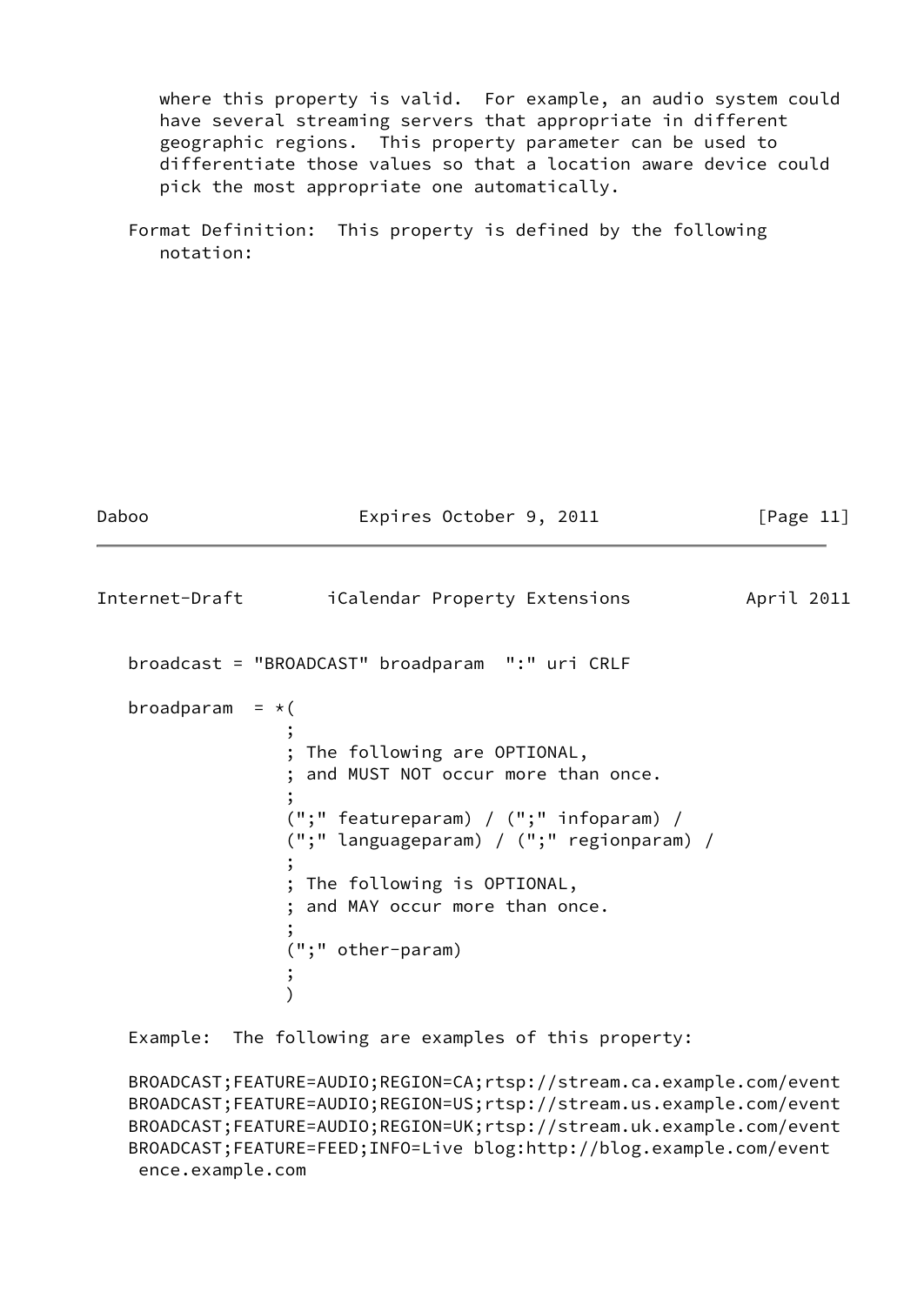#### <span id="page-13-0"></span>[4.10](#page-13-0). CONFERENCE Property

Property Name: CONFERENCE

 Purpose: This property specifies information for accessing a conferencing system.

Value Type: URI.

- Property Parameters: IANA, non-standard, feature, information, language and region property parameters can be specified on this property.
- Conformance: This property can be specified multiple times in a "VEVENT" or "VTODO" calendar component.
- Description: This property specifies information for accessing a conferencing system for attendees of a meeting or to-do. This might be a tel: URI [\[RFC3496](https://datatracker.ietf.org/doc/pdf/rfc3496)] for a telephone-based conference number dial-in (with access codes included), or it might be an http: URI [\[RFC2616](https://datatracker.ietf.org/doc/pdf/rfc2616)] for a web-based video chat, or a URI for an instant messaging group chat room. If a specific URI for a conferencing system is not available, a data: URI [\[RFC2397](https://datatracker.ietf.org/doc/pdf/rfc2397)]

| Daboo | Expires October 9, 2011 | [Page 12] |  |
|-------|-------------------------|-----------|--|
|       |                         |           |  |

Internet-Draft iCalendar Property Extensions April 2011

containing a text description can be used.

 A conference system is expected to be a bi-directional communication channel, as opposed to a uni-directional "feed" which is instead indicated by the "BROADCAST" property (see [Section 4.9](#page-11-0)).

 The "FEATURE" property parameter is used to describe the key capabilities of the conference system to allow a client to choose the ones that give the required level of interaction from a set of multiple properties.

 The "INFO" property paramater is used to convey additional details on the use of the URI. For example, the URIs or access codes for the moderator and attendee of a teleconference system could be different, and the "INFO" property parameter could be used to "tag" each "CONFERENCE" property to indicate which is which.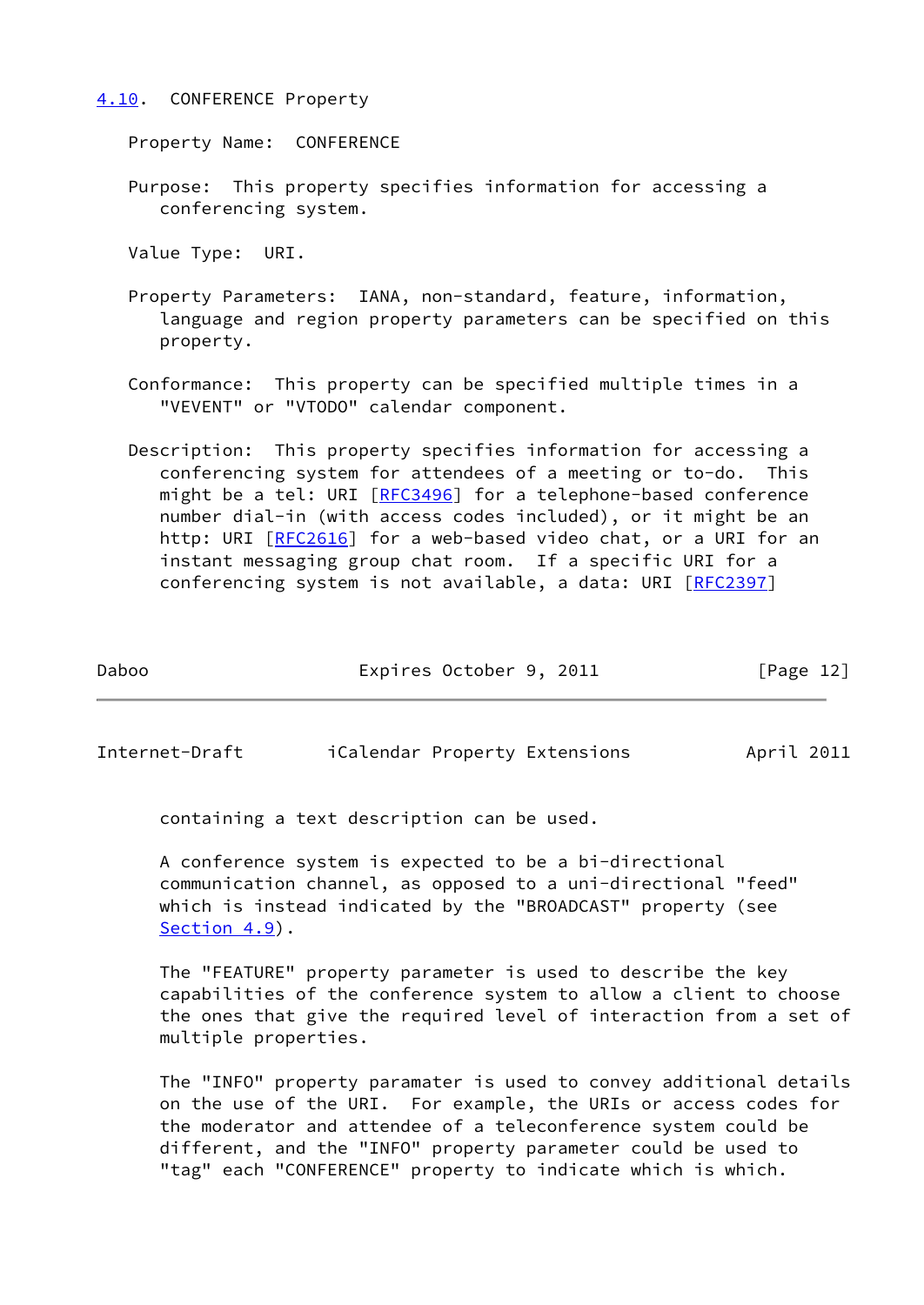The "LANGUAGE" property parameter is used to indicate the language associated with the property, and in particular any "INFO" property parameter.

 The "REGION" property parameter is used to indicate the region where this property is valid. For example, a telephone based conference system could have several local access numbers that are applicable in different geographic regions. This property parameter can be used to differentiate those values so that a location aware device could pick the most appropriate one automatically.

 Format Definition: This property is defined by the following notation:

conference = "CONFERENCE" confparam ":" uri CRLF

```
confparam = *(
```

| ; The following are OPTIONAL,             |
|-------------------------------------------|
| ; and MUST NOT occur more than once.      |
|                                           |
| (";" featureparam) / (";" infoparam) /    |
| (";" languageparam) / (";" regionparam) / |
|                                           |
| ; The following is OPTIONAL,              |
| ; and MAY occur more than once.           |
|                                           |
| $('';''' other-param)$                    |
|                                           |

Daboo Expires October 9, 2011 [Page 13]

<span id="page-14-0"></span>Internet-Draft iCalendar Property Extensions April 2011

 $)$ 

Example: The following are examples of this property:

```
 CONFERENCE;FEATURE=AUDIO;INFO=Moderator dial-in;REGION=US-PA:tel:+
  1-412-555-0123,,,654321
 CONFERENCE;FEATURE=AUDIO;INFO=Attendee dial-in;REGION=US-PA:tel:+1
  -412-555-0123,,,555123
 CONFERENCE;FEATURE=AUDIO;INFO=Attendee dial-in;REGION=CA:tel:+1-88
  8-555-0456,,,555123
 CONFERENCE;FEATURE=CHAT;INFO=Chat room:xmpp:chat-123@confer
```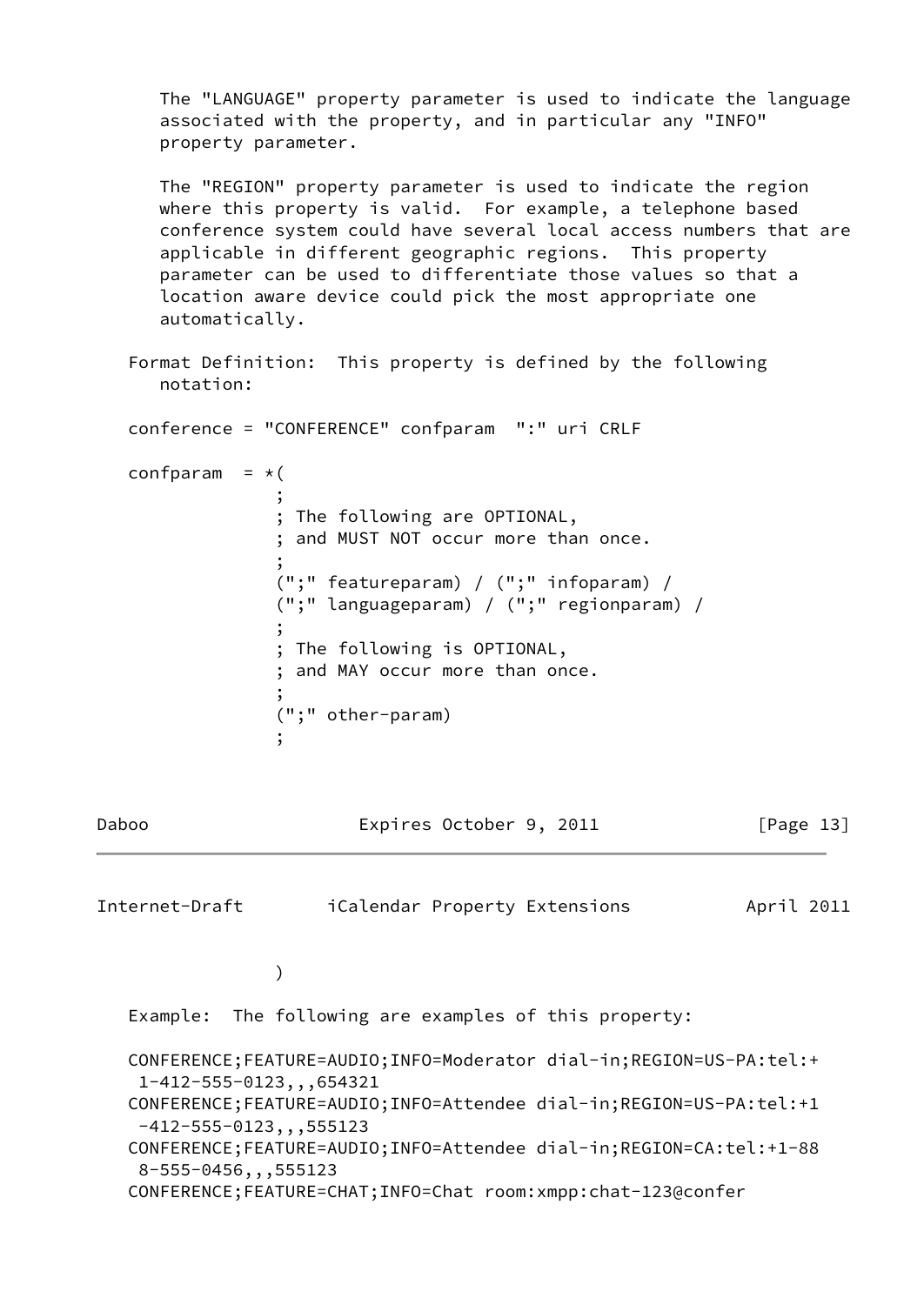ence.example.com

<span id="page-15-0"></span>[5](#page-15-0). Property Parameters

<span id="page-15-1"></span>[5.1](#page-15-1). ALTURI Property Parameter

Parameter Name: ALTURI

Purpose: To specify a URI alternative to a property value.

 Format Definition: This property parameter is defined by the following notation:

alturiparam = "ALTURI" "=" DQUOTE uri DQUOTE

 Description: This property parameter MAY be specified on "IMAGE" properties.

Example:

 IMAGE;FMTTYPE=image/png:ALTURI="http://ex ample.com/clicked-image1":http://example .com/images/party.png

<span id="page-15-2"></span>[5.2](#page-15-2). DISPLAY Property Parameter

Parameter Name: DISPLAY

- Purpose: To specify different ways in which an image for a calendar or component can be displayed.
- Format Definition: This property parameter is defined by the following notation:

<span id="page-15-3"></span>

| Daboo                           |                            | Expires October 9, 2011                                                                            | [Page 14]  |
|---------------------------------|----------------------------|----------------------------------------------------------------------------------------------------|------------|
| Internet-Draft                  |                            | <i>i</i> Calendar Property Extensions                                                              | April 2011 |
| $displayparam = "DISPLAN" "=""$ | ('BADGE'' /<br>"OVERLAY" / | ; A small "badge" image<br>"BACKGROUND" / ; Use as a background image<br>; Use as an overlay image |            |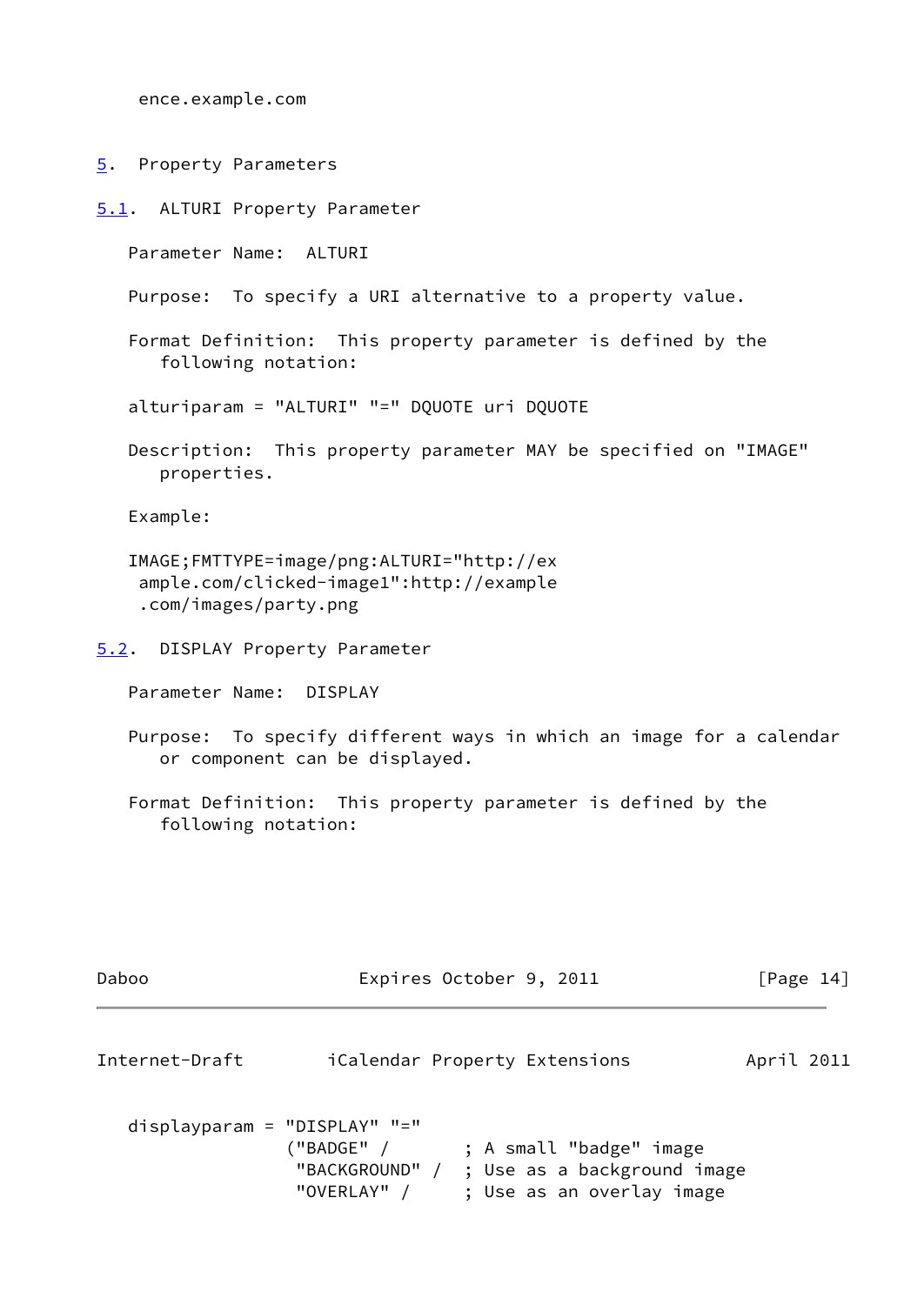| "BANNER"    | ; Use as a "banner" across the top |
|-------------|------------------------------------|
| $x$ -name / | ; Experimental type                |
| iana-token) | ; Other IANA registered type       |
|             | ; Default is BADGE                 |

 Description: This property parameter MAY be specified on "IMAGE" or "IMAGE" properties. In the absence of this parameter, the value "BADGE" MUST be used for the default behavior. The value determines how a client ought to present an image supplied in iCalendar data to the user.

 Values for this parameter are registered with IANA as per [Section 7.3](#page-19-2). New values can be added to this registry following the procedure outlined in Section [8.2.1 of \[RFC5545\].](https://datatracker.ietf.org/doc/pdf/rfc5545#section-8.2.1)

 Servers and clients MUST handle x-name and iana-token values they don't recognize by not displaying any image at all.

Example:

 IMAGE;DISPLAY=BANNER;FMTTYPE=image/png:htt p://example.com/images/weather-cloudy.png

<span id="page-16-0"></span>[5.3](#page-16-0). FEATURE Property Parameter

Parameter Name: FEATURE

 Purpose: To specify a feature or features of a conference or broadcast system.

 Format Definition: This property parameter is defined by the following notation:

featureparam = "FEATURE" "=" featuretext  $*(", "$  featuretext)  $\begin{array}{cccc} \text{featuretext} & = & ("AUDIO" / & & ; \text{ Audio capability} \\ & & "CHAT" / & & ; \text{ Chat or instant} \\ & & & \text{{} "FEED" / & & ; \text{ Blog or Atom fee} \end{array}$ ; Chat or instanst messaging "FEED" / ; Blog or Atom feed "SCREEN" / ; Screen sharing "VIDEO" / ; Video capability x-name / ; Experimental type iana-token) ; Other IANA registered type

Daboo **Expires October 9, 2011** [Page 15]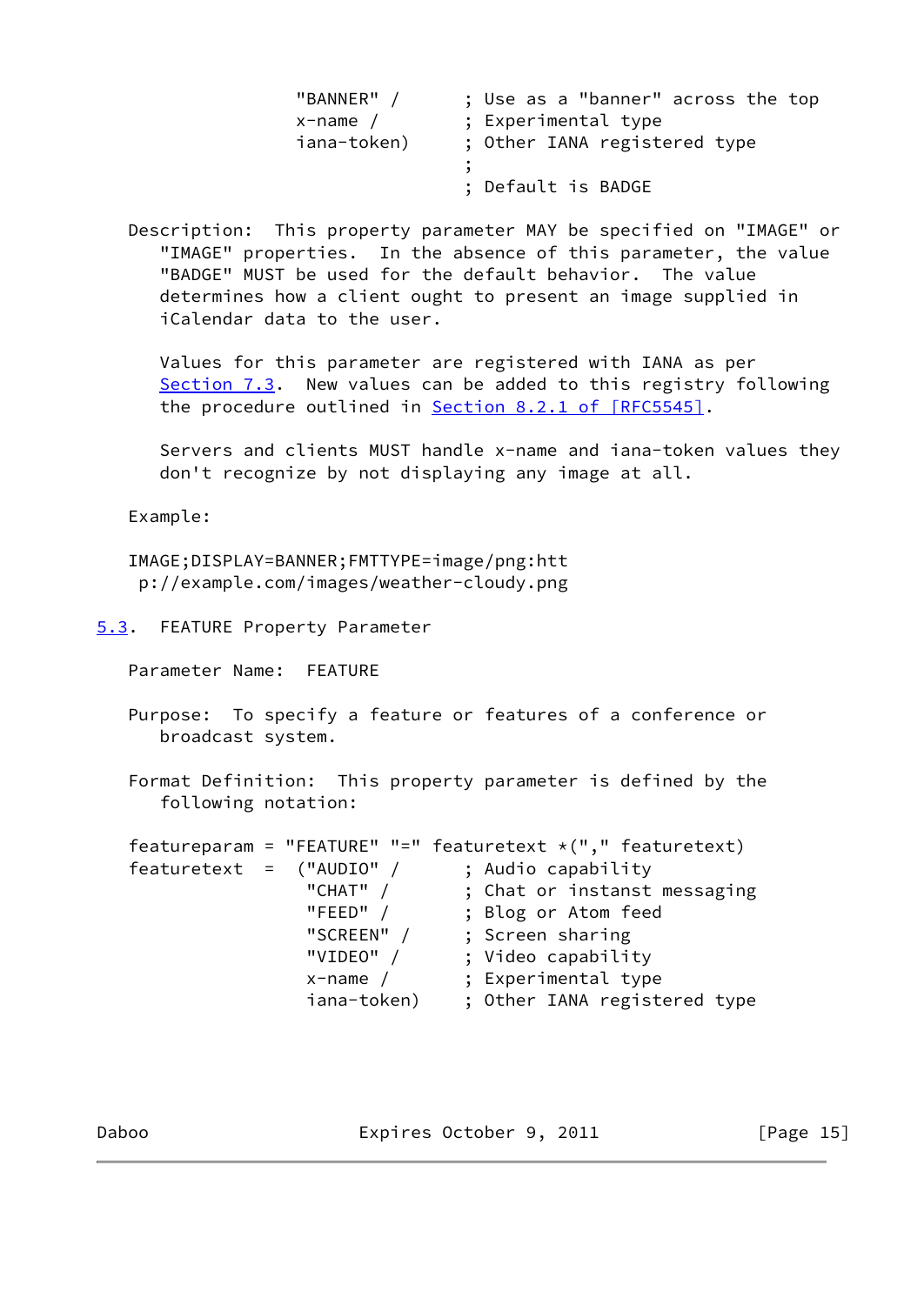<span id="page-17-1"></span>

 Description: This property parameter MAY be specified on "BROADCAST" or "CONFERENCE" properties.

Example:

 BROADCAST;FEATURE=AUDIO:rtsp://audio.example.com/event CONFERENCE;FEATURE=AUDIO,VIDEO:http://video-chat.ex ample.com/;group-id=1234

<span id="page-17-0"></span>[5.4](#page-17-0). INFO Property Parameter

Parameter Name: INFO

Purpose: To specify descriptive text about a property.

 Format Definition: This property parameter is defined by the following notation:

infoparam = "INFO" "=" paramtext

 Description: This property parameter MAY be specified on "BROADCAST" and "CONFERENCE" properties.

Example:

 BROADCAST;INFO=Audio stream;FEATURE=AUDIO:rtsp:// audio.example.com/event CONFERENCE;INFO="Web video chat, access code=7654 3";:http://video-chat.example.com/;group-id=1234

<span id="page-17-2"></span>[5.5](#page-17-2). REGION Property Parameter

Parameter Name: REGION

 Purpose: To specify a region or regions where a broadcast or conference system is valid.

 Format Definition: This property parameter is defined by the following notation:

regionparam = "REGION" "=" regiontext  $*(", "$  regiontext) regiontext = paramtext ; an ISO3166-1 or ISO3166-2 code

 Description: This property parameter MAY be specified on "BROADCAST" or "CONFERENCE" properties.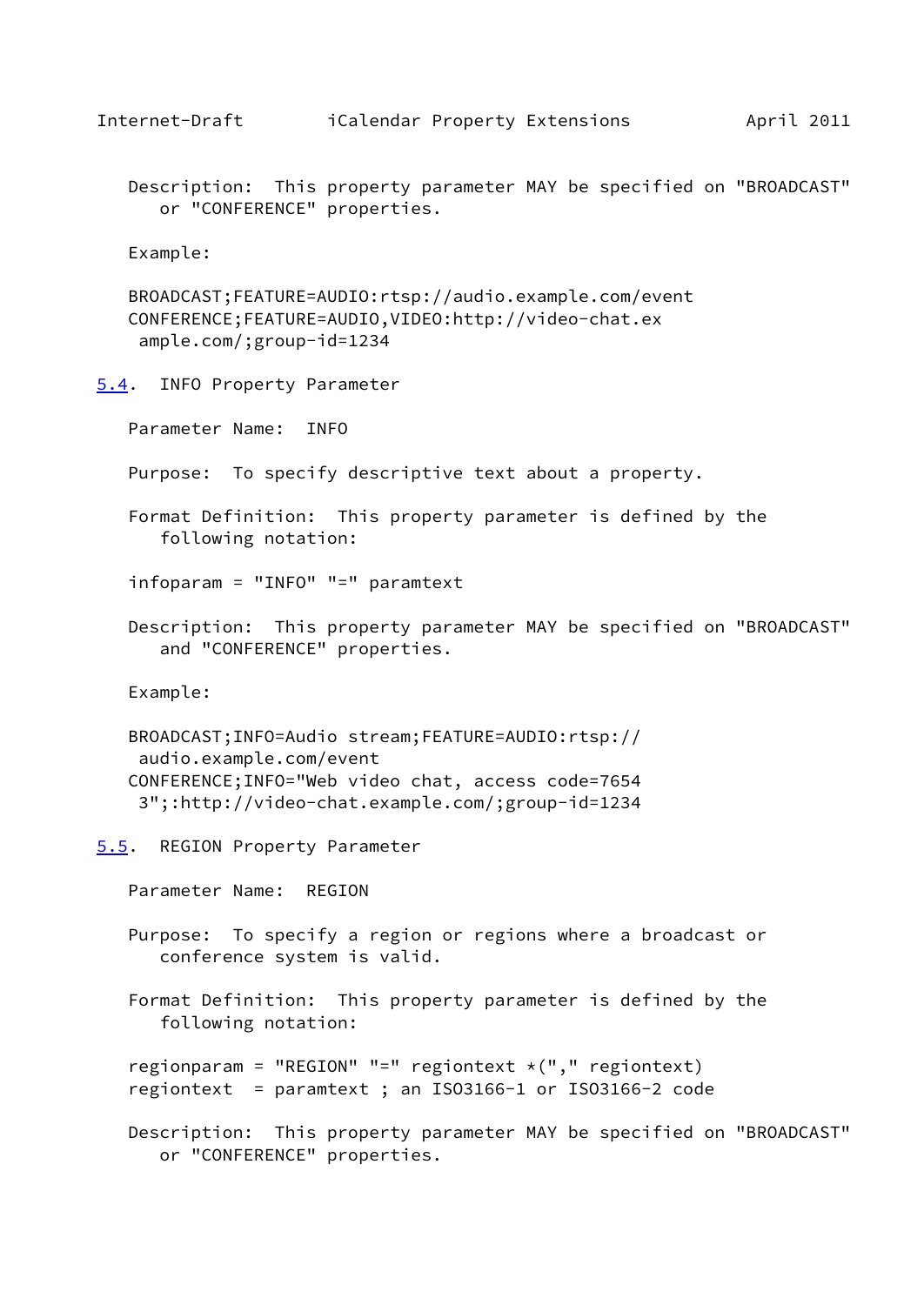Daboo **Expires October 9, 2011** [Page 16]

<span id="page-18-1"></span>Internet-Draft iCalendar Property Extensions April 2011

Example:

 CONFERENCE;FEATURE=AUDIO;INFO=Moderator dial-in;REGION=US-PA:tel:+1 -412-555-0123,,,654321

<span id="page-18-0"></span>[6](#page-18-0). Security Considerations

 Several of the new properties or parameters defined by this specification allow reference to "external" URIs. Care MUST be taken when accessing data at external URIs as malicious content could be present. In addition, access to those URIs could be tracked, leading to loss of privacy.

 Clients MUST by default prompt users before automatically accessing a broadcast or conference system for the first time to prevent attackers from being able to trigger access to a host computer simply by sending an event invitation.

- <span id="page-18-2"></span>[7](#page-18-2). IANA Considerations
- <span id="page-18-3"></span>[7.1](#page-18-3). Property Registrations

 This document defines the following new iCalendar properties to be added to the registry defined in Section [8.2.3 of \[RFC5545\]:](https://datatracker.ietf.org/doc/pdf/rfc5545#section-8.2.3)

| Property<br>------------------+---------+---- |                    | Status   Reference                                                                                       |
|-----------------------------------------------|--------------------|----------------------------------------------------------------------------------------------------------|
| <b>NAME</b><br>DESCRIPTION                    |                    | Current   RFCXXXX, Section 4.1<br>Current   RFC5545 Section 3.8.1.5, RFCXXXX,<br>Section 4.2             |
| <b>UID</b>                                    |                    | Current   RFC5545 Section 3.8.4.7, RFCXXXX,<br>Section 4.3                                               |
| URL                                           |                    | Current   RFC5545 Section 3.8.4.6, RFCXXXX,<br>Section 4.4                                               |
| TIMEZONE-ID<br>COLOR                          | Current<br>Current | RFCXXXX, Section 4.5<br>REFRESH-INTERVAL   Current   RFCXXXX, Section 4.6<br>RFCXXXX, <u>Section 4.7</u> |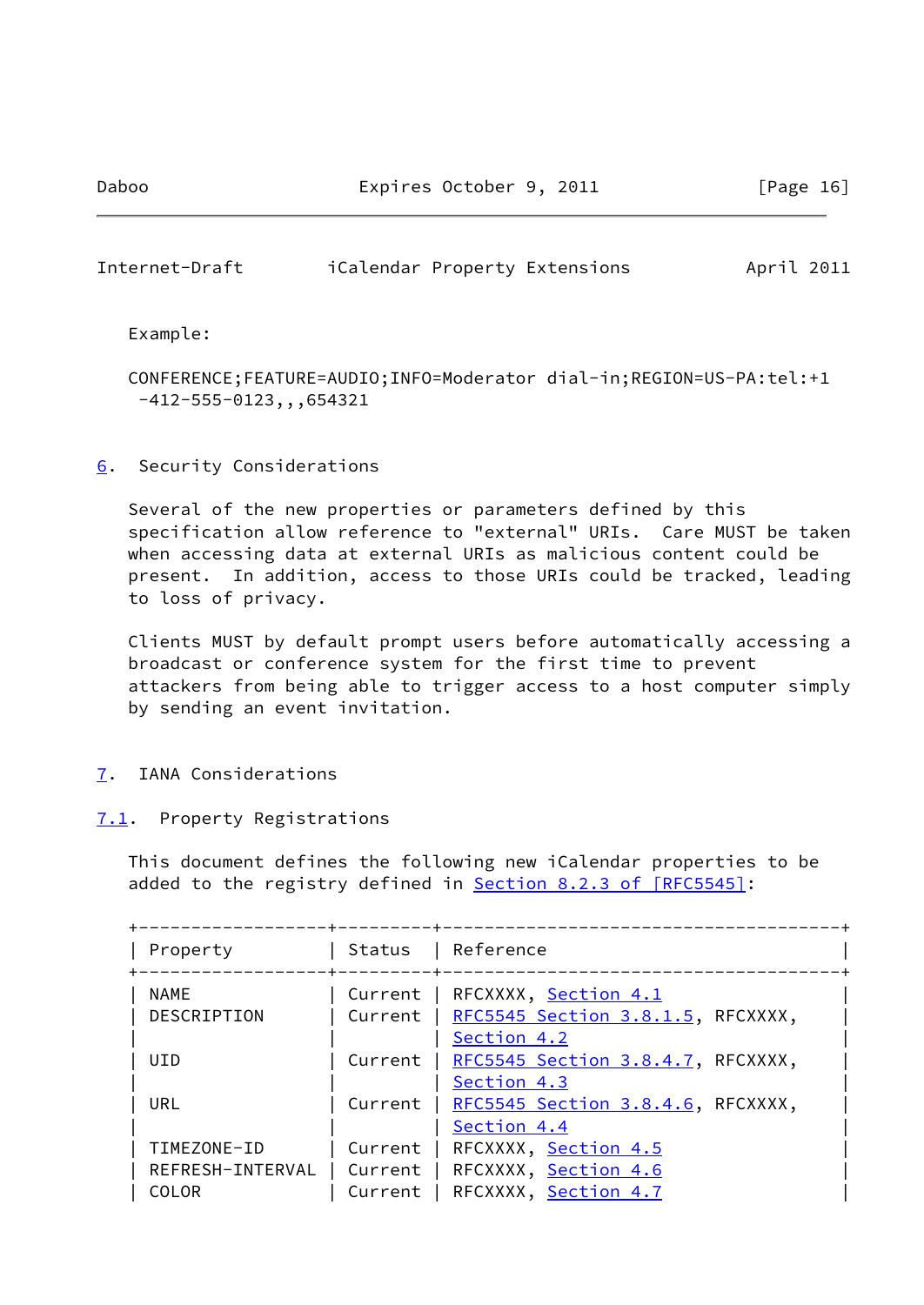| IMAGE      | Current   RFCXXXX, Section 4.8        |  |
|------------|---------------------------------------|--|
| BROADCAST  | Current   RFCXXXX, <u>Section 4.9</u> |  |
| CONFERENCE | Current   RFCXXXX, Section 4.10       |  |
|            |                                       |  |

Daboo **Expires October 9, 2011** [Page 17]

<span id="page-19-1"></span>Internet-Draft iCalendar Property Extensions April 2011

# <span id="page-19-0"></span>[7.2](#page-19-0). Parameter Registrations

 This document defines the following new iCalendar property parameters to be added to the registry defined in Section [8.2.4 of \[RFC5545\]:](https://datatracker.ietf.org/doc/pdf/rfc5545#section-8.2.4)

| Property Parameter   Status                                         | Reference                                                                                                                                                                                     |
|---------------------------------------------------------------------|-----------------------------------------------------------------------------------------------------------------------------------------------------------------------------------------------|
| ALTURI<br><b>DISPLAY</b><br><b>FEATURE</b><br><b>INFO</b><br>REGION | Current   RFCXXXX, <u>Section 5.1</u>  <br>  Current   RFCXXXX, Section 5.2  <br>  Current   RFCXXXX, Section 5.3  <br>  Current   RFCXXXX, Section 5.4  <br>  Current   RFCXXXX, Section 5.5 |

# <span id="page-19-2"></span>[7.3](#page-19-2). Display Types Registry

 This document defines the following new iCalendar value registry as per Section [8.2.6 of \[RFC5545\]:](https://datatracker.ietf.org/doc/pdf/rfc5545#section-8.2.6)

| Display Type   Status   Reference                                                                                                                              |  |  |  |  |  |  |  |  |  |  |  |  |  |
|----------------------------------------------------------------------------------------------------------------------------------------------------------------|--|--|--|--|--|--|--|--|--|--|--|--|--|
| Current   RFCXXXX, <u>Section 5.2</u>  <br>  Current   RFCXXXX, Section 5.2  <br>  Current   RFCXXXX, <u>Section 5.2</u>  <br>  Current   RFCXXXX, Section 5.2 |  |  |  |  |  |  |  |  |  |  |  |  |  |

# <span id="page-19-3"></span>[7.4](#page-19-3). Feature Types Registry

 This document defines the following new iCalendar value registry as per Section [8.2.6 of \[RFC5545\]:](https://datatracker.ietf.org/doc/pdf/rfc5545#section-8.2.6)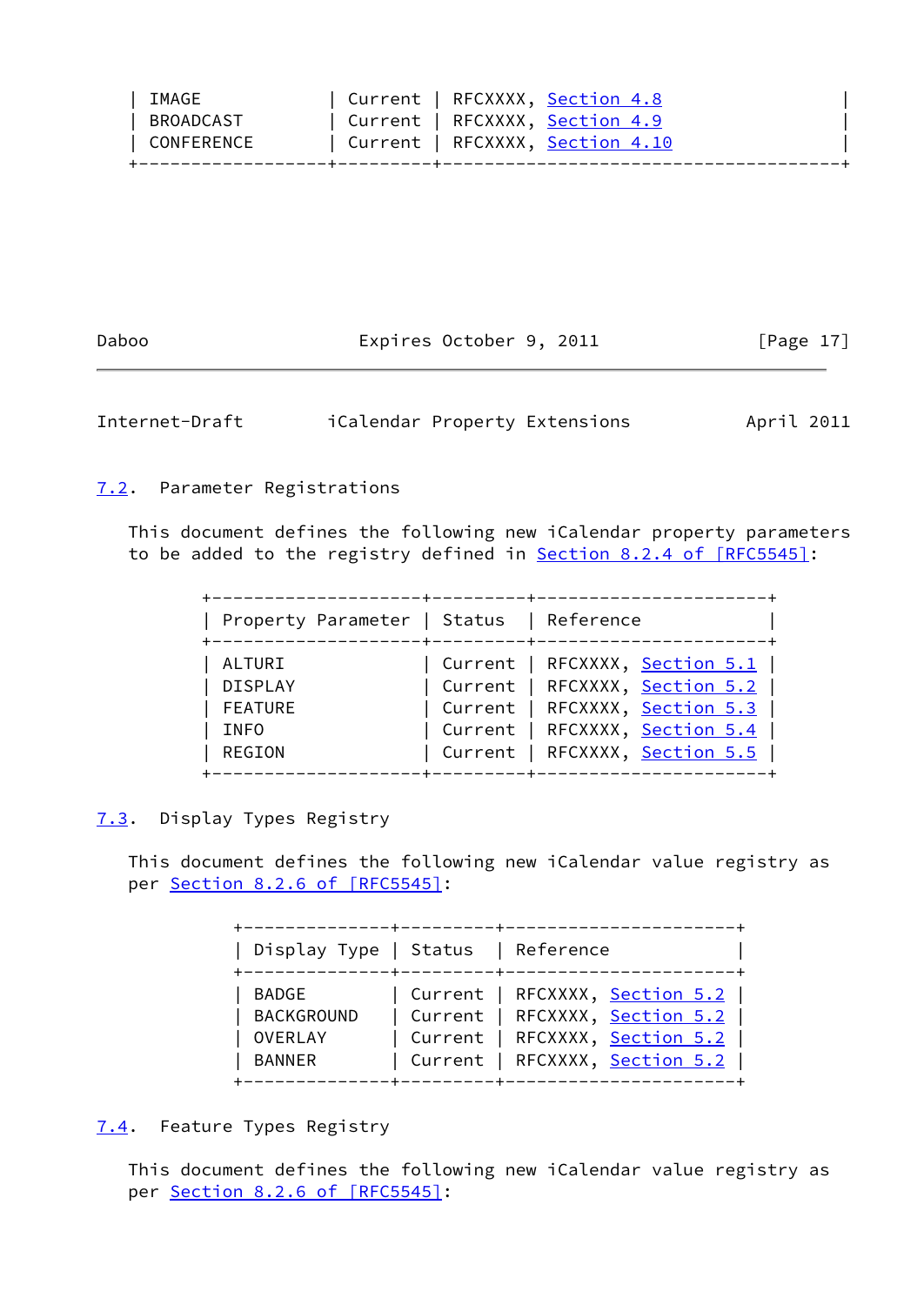| Feature Type   Status   Reference                             |                                                                                                                                                                                               |
|---------------------------------------------------------------|-----------------------------------------------------------------------------------------------------------------------------------------------------------------------------------------------|
| <b>AUDIO</b><br>CHAT<br>FEED<br><b>SCREEN</b><br><b>VIDEO</b> | Current   RFCXXXX, <u>Section 5.3</u>  <br>  Current   RFCXXXX, Section 5.3  <br>  Current   RFCXXXX, Section 5.3  <br>  Current   RFCXXXX, Section 5.3  <br>  Current   RFCXXXX, Section 5.3 |

| Daboo | Expires October 9, 2011 | [Page 18] |
|-------|-------------------------|-----------|
|       |                         |           |
|       |                         |           |

<span id="page-20-1"></span>Internet-Draft iCalendar Property Extensions April 2011

<span id="page-20-0"></span>[8](#page-20-0). Acknowledgments

 Thanks to the following for feedback: Bernard Desruisseaux, Mike Douglass, Arnaud Quillaud, and Dave Thewlis. This specification came about via discussions at the Calendaring and Scheduling Consortium.

## <span id="page-20-2"></span>[9](#page-20-2). References

<span id="page-20-3"></span>[9.1](#page-20-3). Normative References

- [RFC2119] Bradner, S., "Key words for use in RFCs to Indicate Requirement Levels", [BCP 14](https://datatracker.ietf.org/doc/pdf/bcp14), [RFC 2119](https://datatracker.ietf.org/doc/pdf/rfc2119), March 1997.
- [RFC5234] Crocker, D. and P. Overell, "Augmented BNF for Syntax Specifications: ABNF", STD 68, [RFC 5234](https://datatracker.ietf.org/doc/pdf/rfc5234), January 2008.
- [RFC5545] Desruisseaux, B., "Internet Calendaring and Scheduling Core Object Specification (iCalendar)", [RFC 5545,](https://datatracker.ietf.org/doc/pdf/rfc5545) September 2009.

## <span id="page-20-4"></span>[9.2](#page-20-4). Informative References

 [RFC2326] Schulzrinne, H., Rao, A., and R. Lanphier, "Real Time Streaming Protocol (RTSP)", [RFC 2326,](https://datatracker.ietf.org/doc/pdf/rfc2326) April 1998.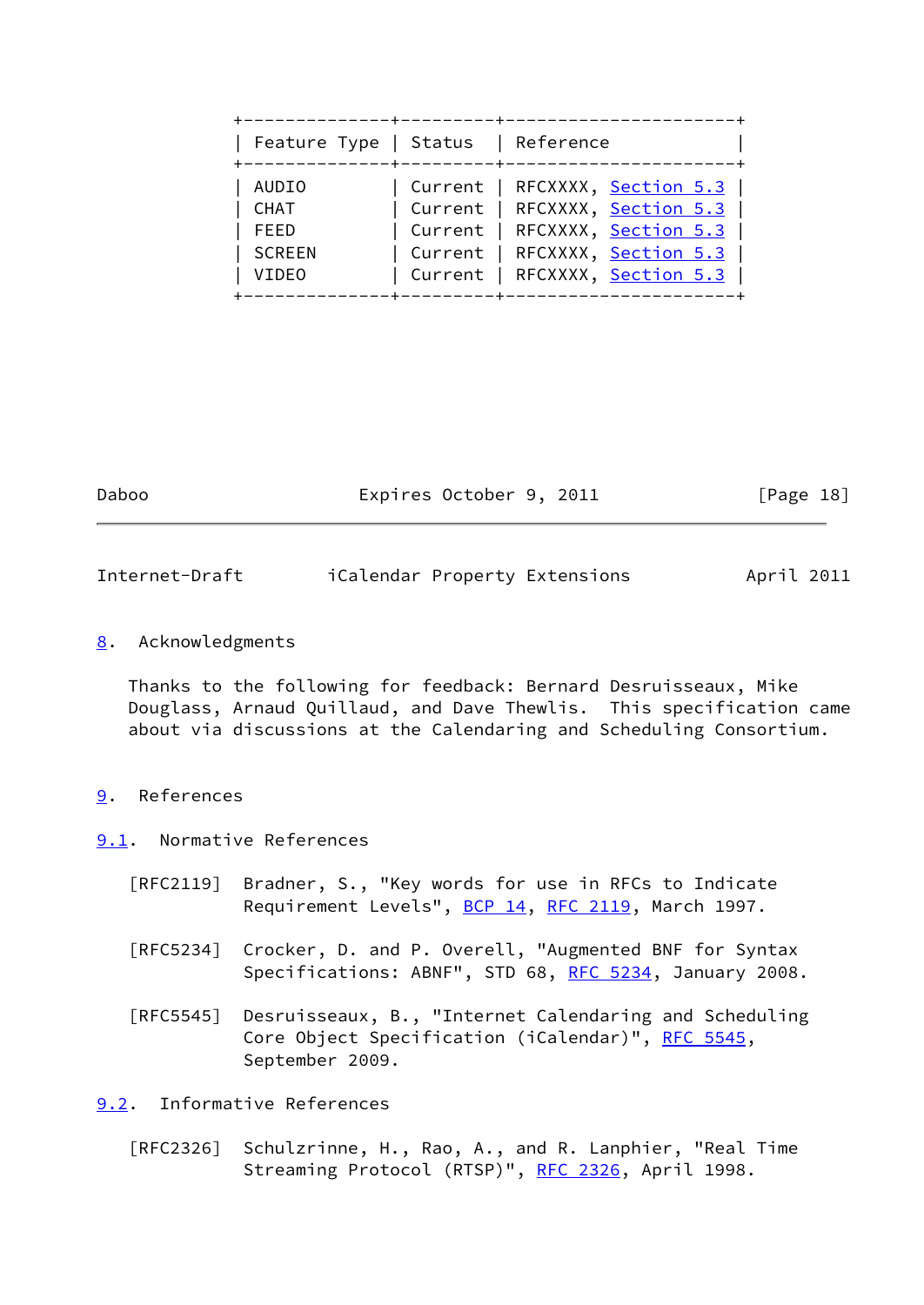- [RFC2397] Masinter, L., "The "data" URL scheme", [RFC 2397](https://datatracker.ietf.org/doc/pdf/rfc2397), August 1998.
- [RFC2616] Fielding, R., Gettys, J., Mogul, J., Frystyk, H., Masinter, L., Leach, P., and T. Berners-Lee, "Hypertext Transfer Protocol --  $HTTP/1.1$ ", [RFC 2616,](https://datatracker.ietf.org/doc/pdf/rfc2616) June 1999.
- [RFC3496] Malis, A. and T. Hsiao, "Protocol Extension for Support of Asynchronous Transfer Mode (ATM) Service Class-aware Multiprotocol Label Switching (MPLS) Traffic Engineering", [RFC 3496,](https://datatracker.ietf.org/doc/pdf/rfc3496) March 2003.
- [RFC5546] Daboo, C., "iCalendar Transport-Independent Interoperability Protocol (iTIP)", [RFC 5546](https://datatracker.ietf.org/doc/pdf/rfc5546), December 2009.
- <span id="page-21-0"></span>[Appendix A.](#page-21-0) Change History (To be removed by RFC Editor before publication)

Changes in  $-04$ :

| Daboo | Expires October 9, 2011 | [Page 19] |
|-------|-------------------------|-----------|
|-------|-------------------------|-----------|

<span id="page-21-1"></span>Internet-Draft iCalendar Property Extensions April 2011

- 1. TZID changed to new property TIMEZONE-ID.
- 2. Minor formal syntax changes.

Changes in  $-03$ :

- 1. Dropped CALENDAR- prefix
- 2. DESCRIPTION, UID and TZID now based on existing [RFC5545](https://datatracker.ietf.org/doc/pdf/rfc5545) properties
- 3. COLOR now on both the calendar and component level
- 4. IMAGE now on both the calendar and component level
- 5. Added FEATURE and REGION parameters to CONFERENCE property
- 6. Added ALTURI parameter to IMAGE property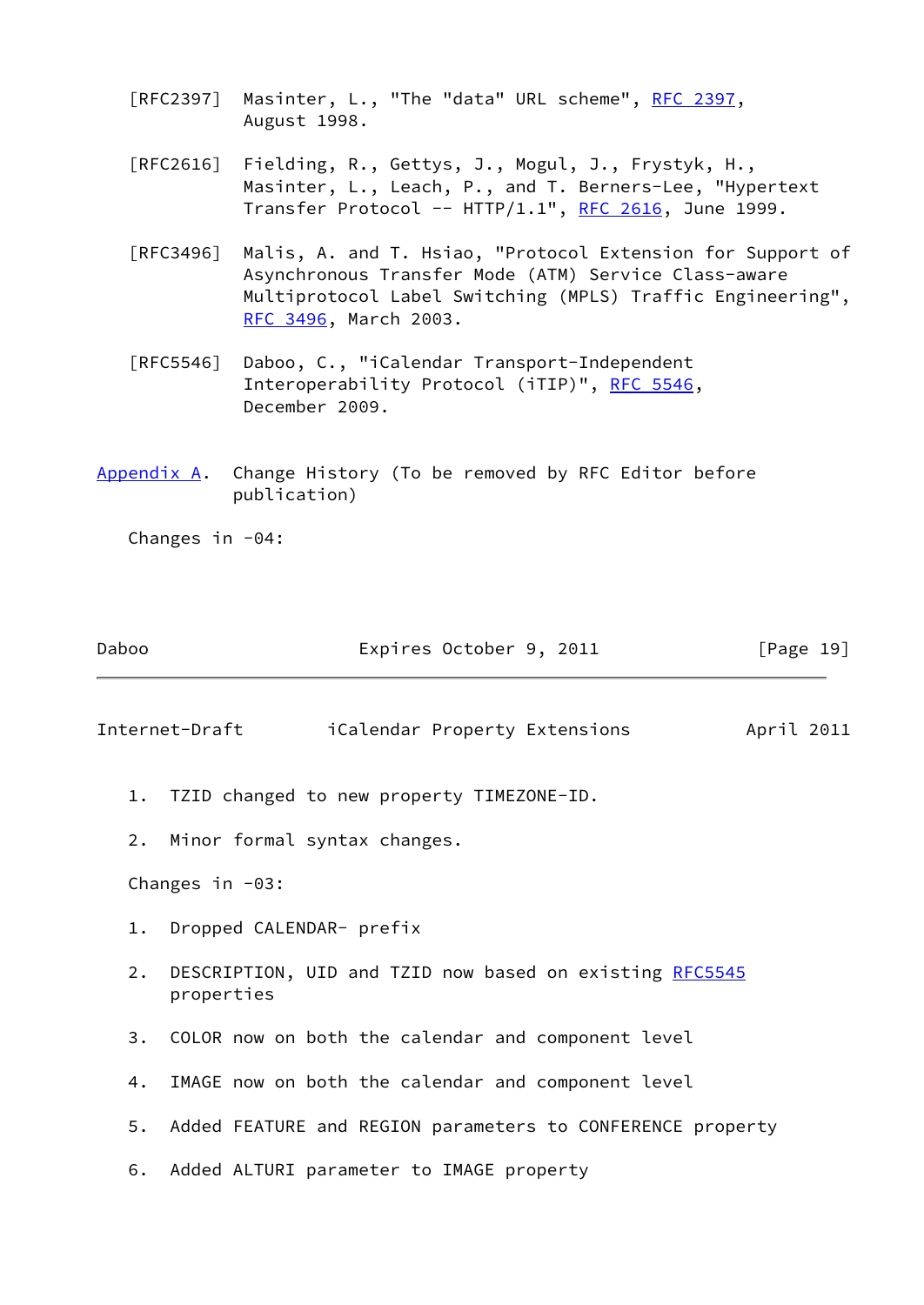- 7. Added FEED value to FEATURE parameter
- 8. Added BROADCAST property and clarified that CONFERENCE is for bi direction channels and BROADCAST is for uni-directional.

Changes in -02:

- 1. Minor wording changes.
- 2. Interval is now described as the "minimum interval".
- 3. Added CONFERENCE property and INFO parameter.

Changes in -01:

- 1. Fixed DISPLAY parameter handling of x- and iana tokens to state that clients ignore the image if the token is not recognized.
- 2. Allow language variants for CALENDAR-NAME and CALENDAR- DESCRIPTION.
- 3. Added registry for DISPLAY values.

Daboo **Expires October 9, 2011** [Page 20]

Internet-Draft iCalendar Property Extensions April 2011

Author's Address

 Cyrus Daboo Apple Inc. 1 Infinite Loop Cupertino, CA 95014 USA

 Email: cyrus@daboo.name URI: <http://www.apple.com/>